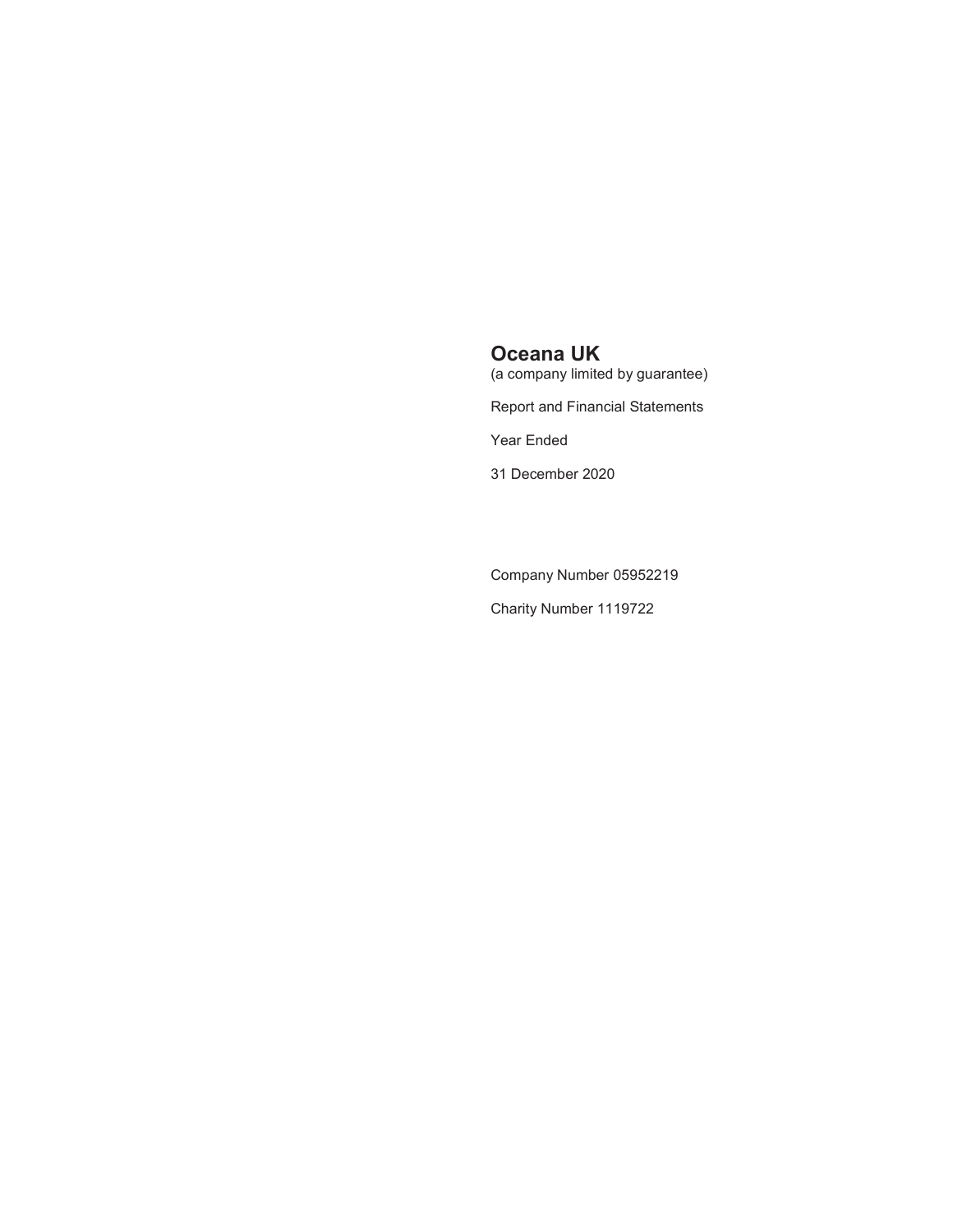(a company limited by guarantee)

#### **Report and financial statements for the year ended 31 December 2020**

#### **Contents**

#### **Page:**

|    | Statutory information                          |
|----|------------------------------------------------|
| 2  | Directors' report                              |
|    | Independent auditor's report                   |
| 11 | Statement of financial activities              |
| 12 | <b>Balance sheet</b>                           |
| 13 | Notes forming part of the financial statements |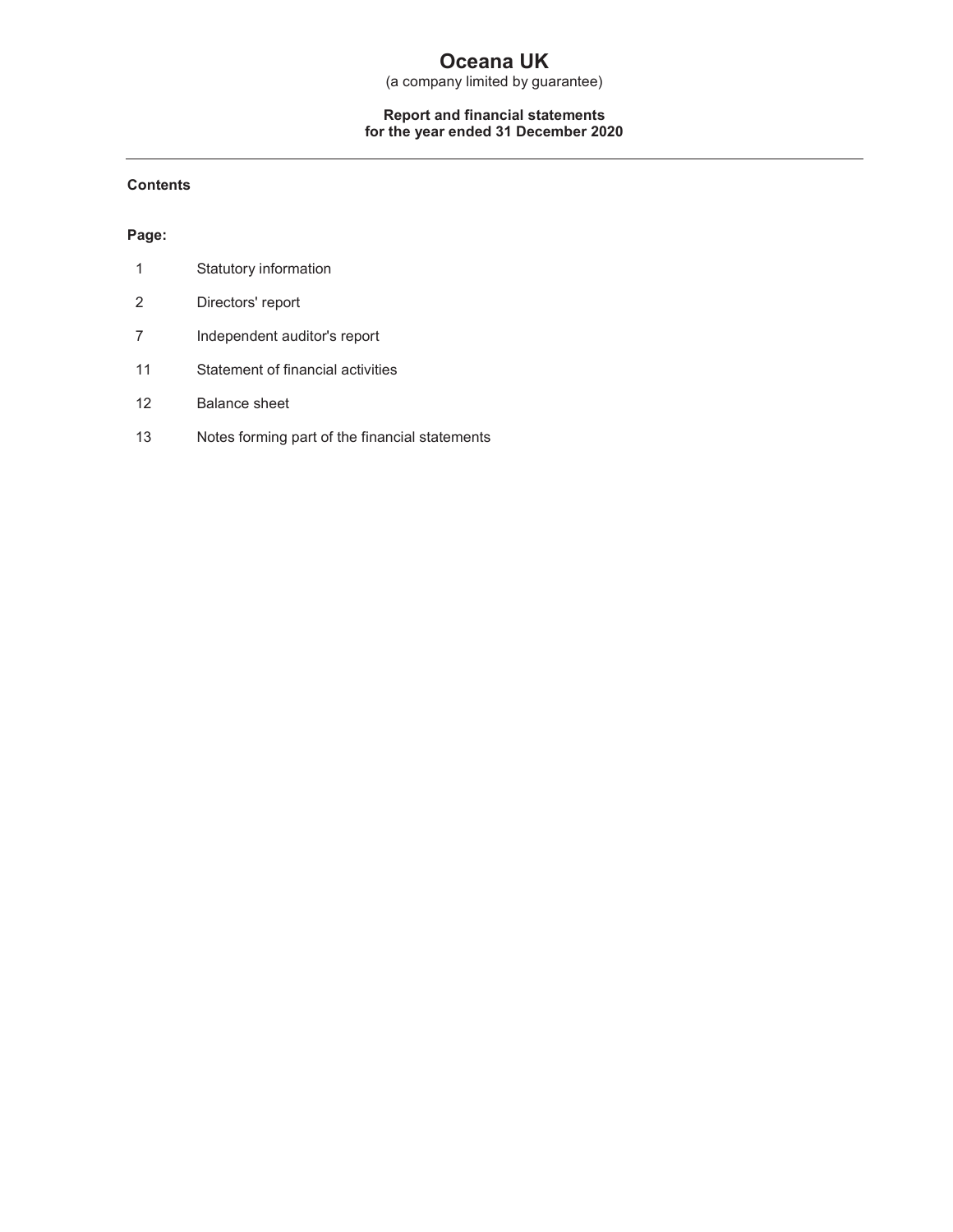(a company limited by guarantee)

#### **Statutory information for the year ended 31 December 2020**

| <b>Directors</b>                 | Adam Kushner<br>Ana Barreira<br>Dima Mounir Freij<br>Sara Robinson                                    |
|----------------------------------|-------------------------------------------------------------------------------------------------------|
| Registered company number        | 05952219                                                                                              |
| <b>Registered charity number</b> | 1119722                                                                                               |
| <b>Registered office</b>         | 10 Queen Street Place<br>London<br>EC4R 1BE                                                           |
| <b>Auditor</b>                   | Moore Kingston Smith LLP<br>Devonshire House<br>60 Goswell Road<br>London<br>EC1M7AD                  |
| <b>Solicitors</b>                | <b>Bates Well Braithwaite</b><br>10 Queen Street Place<br>London<br>EC4R 1BE                          |
| <b>Bank</b>                      | Bank of America Merill Lynch<br><b>Financial Centre</b><br>2 King Edward Street<br>London<br>EC4R 1BE |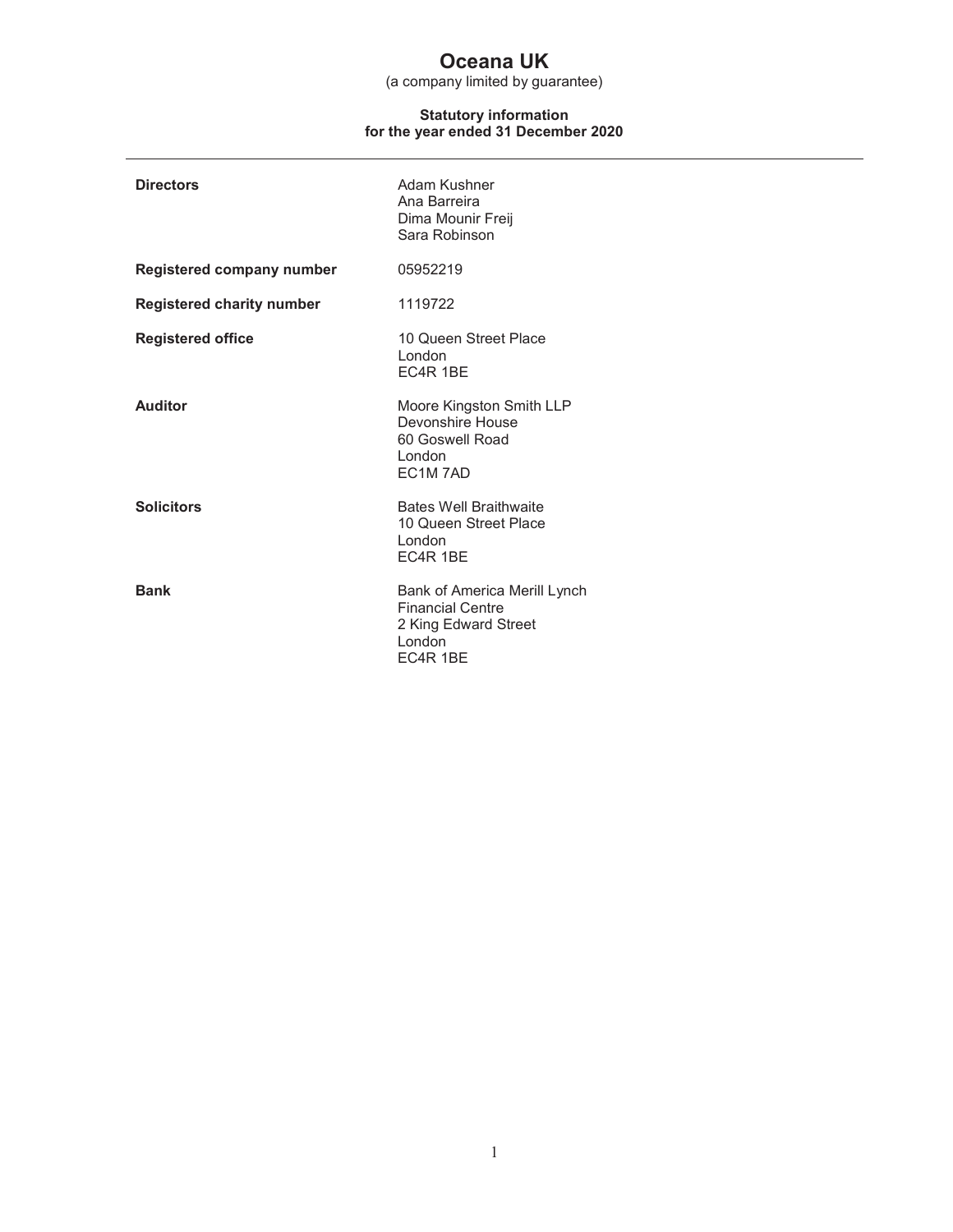(a company limited by guarantee)

#### **Directors' report for the year ended 31 December 2020**

The Trustees, who are also Directors, present their report along with the financial statements of the Charity for the year ended 31 December 2020.

#### **Structure, Governance and Management**

The Charity is a private company limited by guarantee incorporated on 2 October 2006, and is a registered charity (registered on 19 June 2007, registration number 1119722, company number 5952219). The Charity's primary governing documents includes its Memorandum and Articles of Association.

Oceana, Inc. is the sole member of the Charity, exercising its influence through its control of the composition of the Trustees of the Charity. Oceana, Inc. is a U.S.-based not for profit organisation.

The business of the Charity is managed by the Trustees, who may exercise all the powers of the Charity. The Charity is comprised of a minimum of three Trustees, appointed by a resolution of the members for a renewable term of three years.

The Trustees appointed two managers for the day to day management of the Charity on 4 October 2010:

| Andrew F. Sharpless | Director and Chief Executive Officer, Oceana, Inc. |
|---------------------|----------------------------------------------------|
| James F. Simon      | President, Oceana, Inc.                            |

The Trustees appointed an additional manager for the Charity on 30 January 2017 as indicated below:

Christopher M. Sharkey Chief Financial Officer

Pascale Monique Ena Moehrle was appointed as Manager and Executive Officer on 18 September 2019.

The managers manage the Charity by implementing the policies and strategies adopted by and within a budget approved by the Trustees. The managers report regularly to the Trustees on the activities undertaken in managing the Charity and provide them regularly with management accounts sufficient to explain the financial position of the Charity.

#### **Trustees**

The Trustees of the charitable company during the period of 1<sup>st</sup> January 2020 to 31<sup>st</sup> December 2020 were:

Adam Kushner Ana Barreira Dima Mounir Freij Sara Robinson

#### **Address**

Bates, Wells and Braithwaite 10 Queen Street Place London EC4R 1BE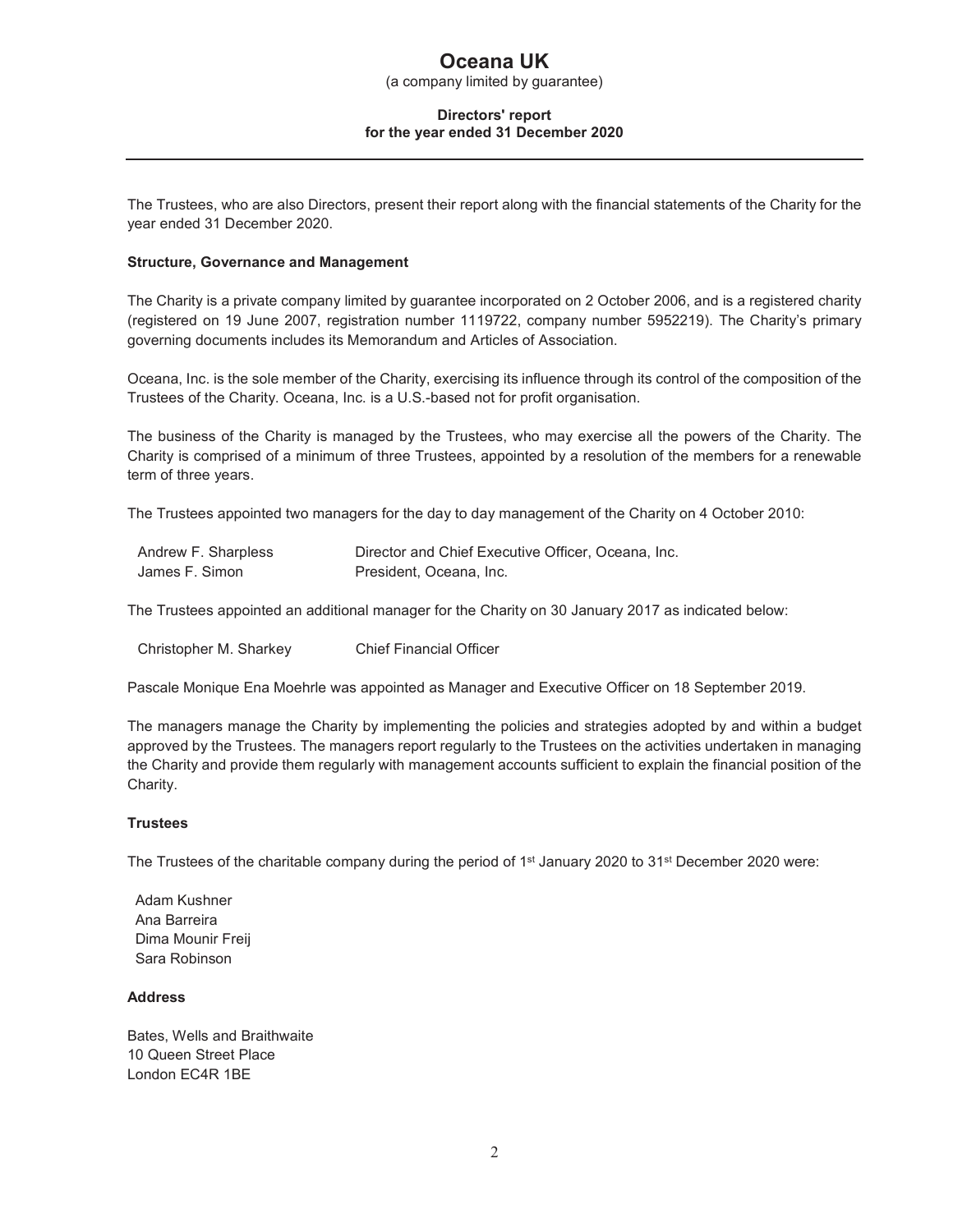(a company limited by guarantee)

#### **Directors' report for the year ended 31 December 2020** *(continued)*

#### **Recruitment and Appointment of Trustees**

The directors of the company are also charity trustees for the purposes of charity law. Under the requirements of the Memorandum and Articles of Association the trustees are appointed by a resolution of the members for a renewable term of three years.

All trustees give their time voluntarily and receive no benefits from the charity.

#### **Trustee Induction and Training**

Most Trustees are already familiar with the work of the charity. New trustees are invited and encouraged to visit Oceana Inc.'s offices to familiarise themselves with the charity and the context within which Oceana UK operates where they are also offered any training deemed necessary to fulfil their new role.

#### **Pay policy of senior staff**

The managers of the organization are responsible for annually reviewing the pay and conditions of staff and volunteer expense remuneration and establish a pay and benefits policy broadly in line with comparable organisations.

#### **Objectives and Activities**

The principal activities of the Charity are set out in the Memorandum of Association dated 2 October 2006. Its principal objective is to protect life in the sea for public benefit through marine conservation and education of the public in all matters relating to marine conservation and the protection of life in the sea.

During the year, Oceana UK reached out to supporters of ocean conservation to describe the need to protect ocean life and the opportunities for policy reform related to fisheries and other ocean conservation issues. Oceana UK emphasized the campaigns undertaken by Oceana, Inc. and its associated organizations, especially Fundación Oceana, and provided updates on the campaigns' progress. Fundación Oceana is headquartered in Madrid, Spain and has offices in Brussels, Belgium and staff in Copenhagen, Denmark and Dublin, Ireland. It focuses on the fisheries policies of the European Union and on establishment of marine protected areas.

#### **Achievements and Performance for the Public Benefit**

The Trustees confirm that they have referred to the guidance contained in the Charity Commission's general guidance on public benefit when reviewing the Charity's aims and objectives and in planning future activities.

#### **2020 Workplan and Achievements**

Note to Readers: For purposes of this report, unless otherwise noted "Oceana" is an inclusive term that can include work, activities and achievements of any of the Oceana organizations and legal entities, including Oceana, Inc., Fundación Oceana, and Oceana UK. Together, the Oceana international organizations form the largest international advocacy group dedicated solely to ocean conservation. We are rebuilding abundant oceans by winning science-based policies in countries that control one-third of the world's wild fish catch. With nearly 200 victories that stop overfishing, habitat destruction, pollution and the killing of threatened species, Oceana's campaigns are delivering results. Together, we can save the oceans and help feed the world. Oceana organizations have campaigners in North, South and Central America, Asia and Europe.

During 2020, Oceana has made significant advances in the following two working areas: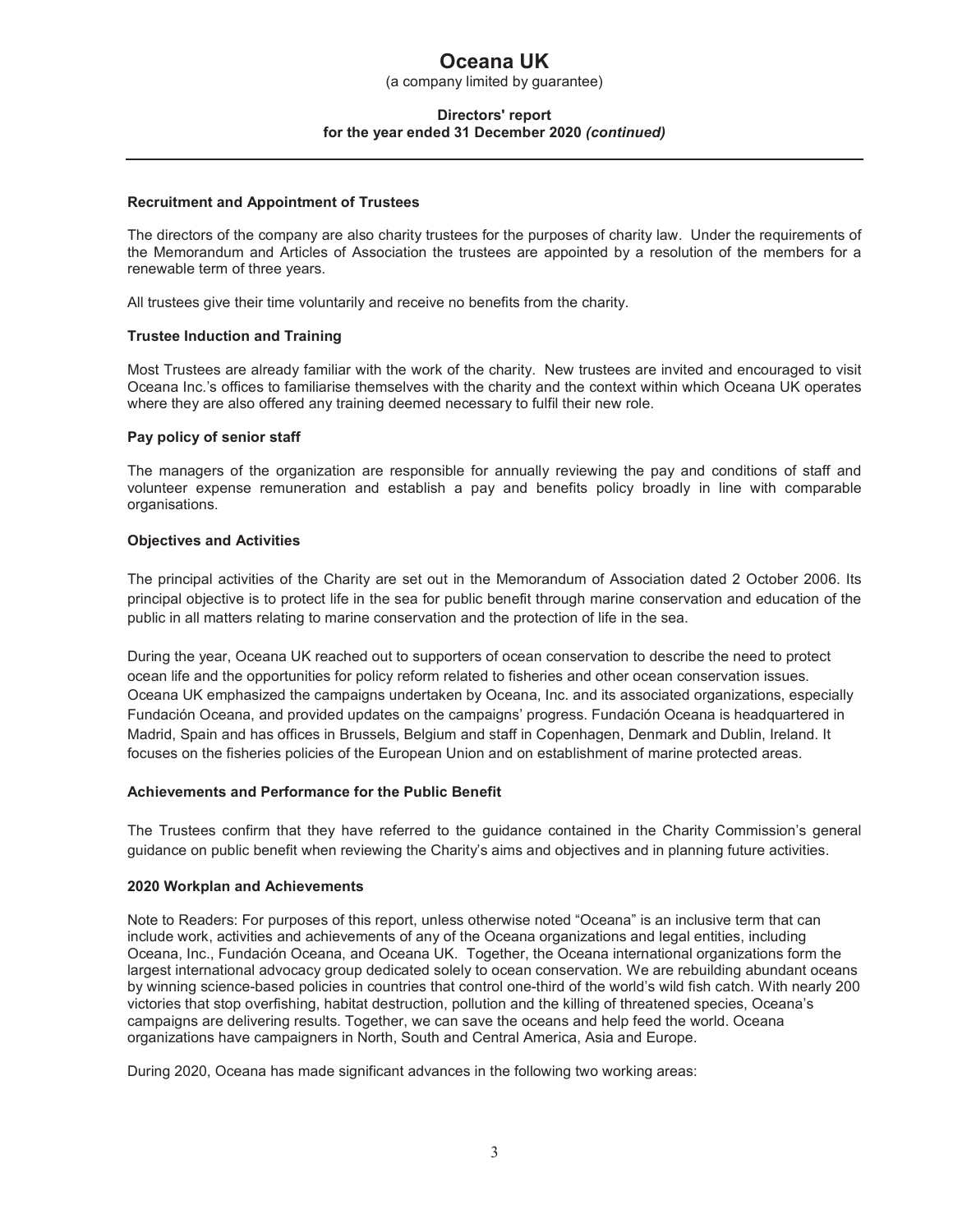(a company limited by guarantee)

#### **Directors' report for the year ended 31 December 2020** *(continued)*

**Habitat Protection:** While most of the UK network of Marine Protected Areas is now designated, we shifted our resources to ensure that the network would be effectively managed, with a particular focus on bottom trawling, still the most damaging activity. Our analyses of fishing pressure inside UK MPAs and the UK legal analysis are key tools in our efforts to seek a high-level policy commitment by the UK government to prohibit bottom-trawling in its MPAs and effectively manage protected sites. Oceana started a campaign to halt bottom towed fishing gear in all Marine Protected Areas (MPAs). We undertook an analysis on the use of bottom towed fishing gear in all offshore MPAs, highlighting the fishing hours per MPA and identifying the fishing vessels and countries involved. This was especially relevant in 2020 considering the implications of Brexit and the capacity of the UK to implement management measures without having to go through the EU processes. Through our campaign, we also commissioned a detailed legal analysis of UK and international laws in order to legally challenge the Government to protect sites. We also continued advocating for 10% designation of Highly Protected Marine Areas (HPMAs).

**Fisheries Management:** The EU-UK negotiations on fisheries within a Trade and Co-operation Agreement (TCA), together with the UK Fisheries Bill, were critical for our success in maintaining all commercial stocks, including shared stocks, at sustainable management levels (MSY). The TCA covers more than 100 shared fish stocks and is unprecedented in its scope and importance. Yet, until late December 2020 a potential scenario of "no deal" was a real possibility, not least due to well publicised disagreements over fisheries. This would have left shared stocks without a framework for management.

Despite the difficulties highlighted above, Oceana managed to secure significant outcomes through the implementation of our new multi-year fisheries campaign. These include:

- Influencing the UK Fisheries Bill, resulting in commitments to develop Fisheries Management Plans and through its participation in the Greener UK coalition and the tabling of various sustainability amendments for debate.
- Influencing the EU-UK Agreement process and getting a commitment to fish below Maximum Sustainable Yield (MSY) as well as various other environmental commitments.
- Commissioning a UK Fisheries Audit thought to be the UK's first, which analyses over 100 stocks and shockingly finds that of the Top 10 most important economically, six are overfished.

#### **Financial Review**

Income for the period from donations and investments was £136,878 (2019: £477,517). Expenditure was £518,684 in 2020 (2019: £494,475). This was spent on charitable activities, governance and administration costs of the Charity. Further details can be found in the statement of financial activities. Oceana, Inc. provides funding to Oceana UK for any deficits incurred.

#### **Reserves**

The Trustees review the Charity's reserve policy in light of Charity Commission guidance. Due to the fact that Oceana, Inc. funds Oceana UK's deficit spending, Oceana UK has no reserve policy.

#### **Future Plans for the Public Benefit**

To ensure continuity of our work and achievements in the UK of the last few years, Oceana has established a new multi-year campaign strategy covering 2020-2022. We will continue building on our expertise and making use of our networks and existing relationships with the scientific community, NGOs network, industry players and decisionmakers on all governance levels to ensure significant improvements in marine habitats protection and fisheries management.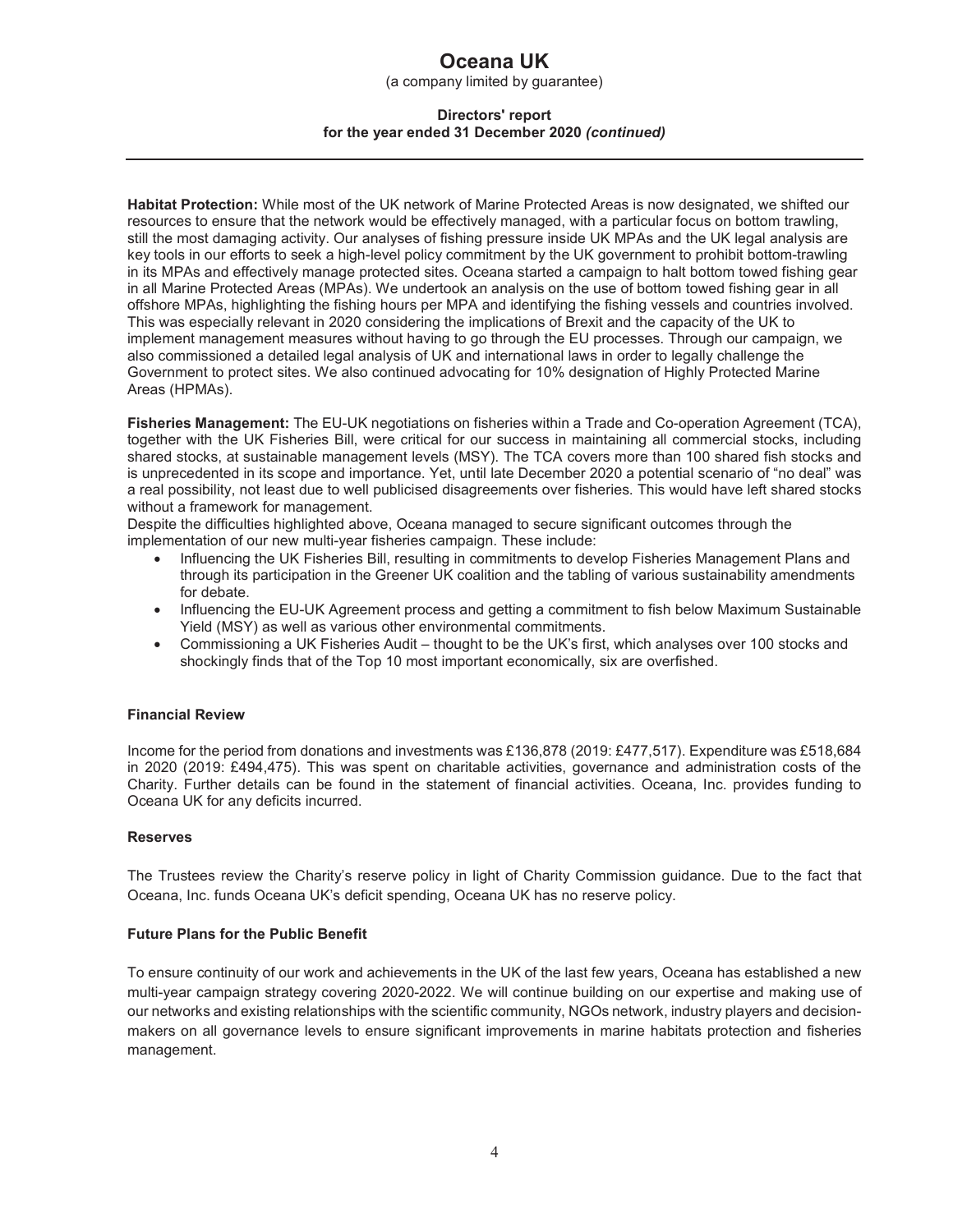(a company limited by guarantee)

#### **Directors' report for the year ended 31 December 2020** *(continued)*

Our work in 2021 will focus on the following two areas:

**Habitat Protection:** We will work to achieve 10% of UK seas being fully protected from bottom towed fishing gear. In order to achieve this goal, we will work to ensure that the UK Government introduces stronger fisheries management measures in MPAs and begins to designate Highly Protected Marine Areas that include a ban on bottom towed gear.

**Fisheries Management:** We will continue to protect and expand the gains achieved in sustainable fisheries management ensuring that the current Article 2.2 of the Common Fisheries Policy is further implemented including stocks shared with the UK. We will also ensure through advocacy work and meeting with key decision makers that the primary goal of the UK Fisheries Statement and the Secretary of State Fisheries Statement is sustainable fisheries, including a commitment to fish at or below MSY. We will also ensure that the fisheries objectives of the UK Fisheries Bill, especially the sustainability objectives, are being implemented. In this sense, we will follow up the implementation of the Bill, regularly meet with Government officials, disseminate our position through papers and reports and coordinate with other NGOs.

In 2020, Oceana carried out a UK Feasibility Study to explore the opportunities for strengthening its operations and campaign work in the United Kingdom. Given the uncertainty resulting from the Covid-19 pandemic and ensuing political and financial upheaval, we will reassess the situation in late 2021 with the intention of hiring additional capacity in 2022 and if financial and public health conditions allow.

#### **Risk Management**

The Trustees are aware of their responsibility to identify, consider and manage material financial and nonfinancial risk facing the charitable company. They have considered and put into place systems and procedures to manage such risks. To that effect a Risk Register was introduced in 2018 and is discussed at Trustee meetings and updated annually.

The systems of internal control are designed to provide reasonable, but not absolute, assurance against material misstatement or loss. This is achieved by:

- Regular consideration of financial results, variances from budgets, non-financial performance indicators and benchmarking review;
- Delegation of authority and segregation of duties;
- Identification and management of risks.

As well as the financial control systems, the Trustees continually review and monitor the workings of the Charity throughout the period.

#### **Statement of Trustees' Responsibilities**

The Trustees are responsible for preparing the Annual Report and the financial statements of the Charity in accordance with the Companies Act 2006 and for being satisfied that the financial statements give a true and fair view. The Trustees are also responsible for preparing the financial statements in accordance with United Kingdom Accounting Standards (United Kingdom Generally Accepted Accounting Practice).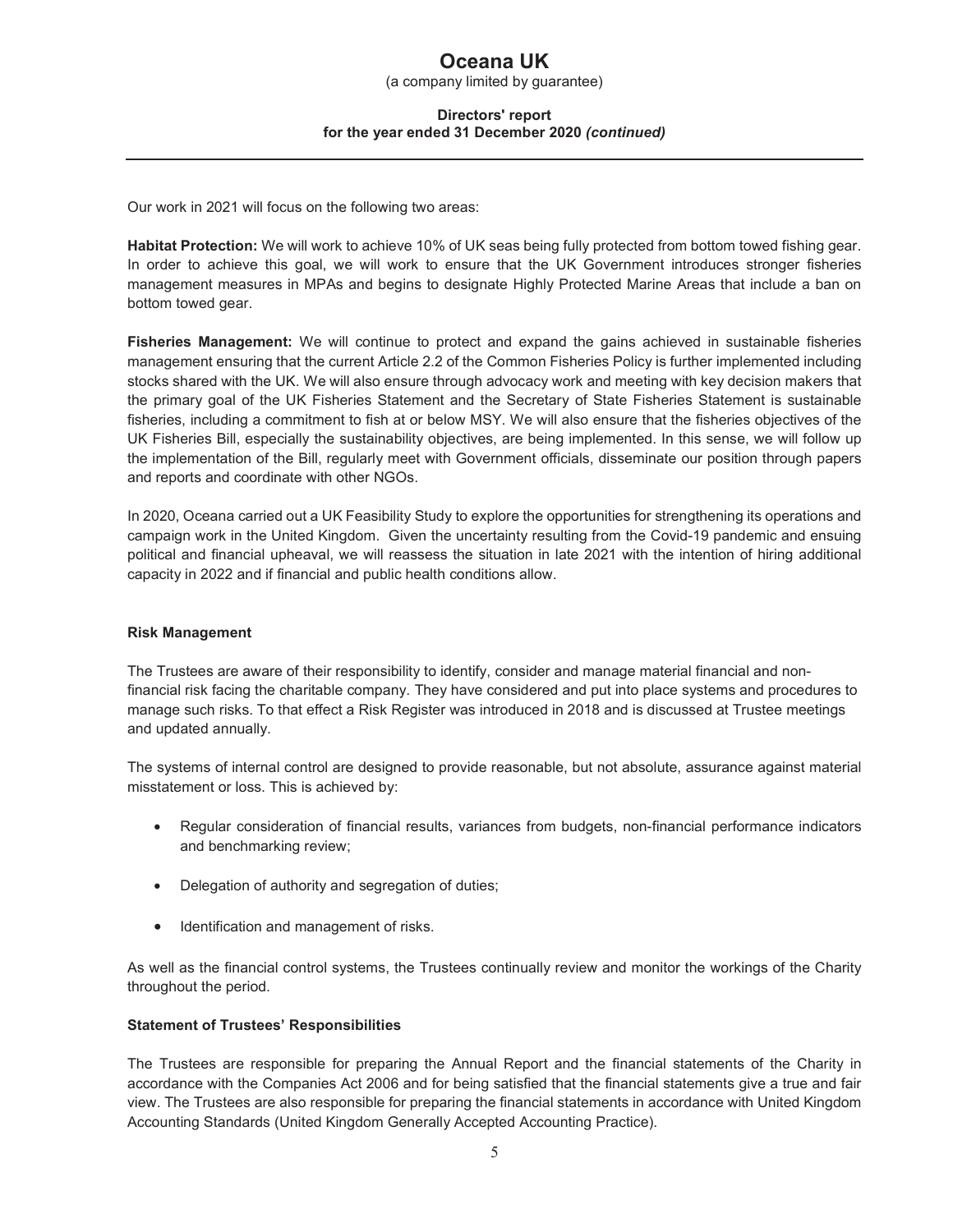(a company limited by guarantee)

#### **Directors' report for the year ended 31 December 2020**

Company law requires the Trustees (who are Directors of the Charity) to prepare financial statements for each financial period that give a true and fair view of the state of affairs of the Charity and of the income and expenditure of the Charity for that period. In preparing these financial statements, the Trustees are required:

- To select suitable accounting policies and then apply them consistently;
- To make judgements and estimates that are reasonable and prudent; and
- To prepare the financial statements on a going concern basis, unless it is inappropriate to presume that the Charity will continue in business.

The Trustees are responsible for keeping adequate accounting records that show and explain the Charity's transactions, disclose with reasonable accuracy at any time the financial position of the Charity and enable them to ensure that the financial statements comply with the Companies Act 2006.

They are also responsible for safeguarding the assets of the Charity and hence for taking reasonable steps for the prevention and detection of fraud and other irregularities.

#### **Accounts**

This report has been prepared in accordance with the provisions applicable to companies subject to the small companies' regime.

#### **Provision of information to auditor**

Each of the persons who are directors at the time when the directors' report is approved has confirmed that:

- so far as that director is aware, there is no relevant audit information of which the company's auditor is unaware; and
- that the director has taken all the steps that ought to have been taken as a director in order to be aware of any information needed by the company's auditor in connection with preparing his report and to establish that the company's auditor is aware of that information.

Signed on behalf of the board,

Ada  $A.K.L$ 

**Trustee Date** 

July 9, 2021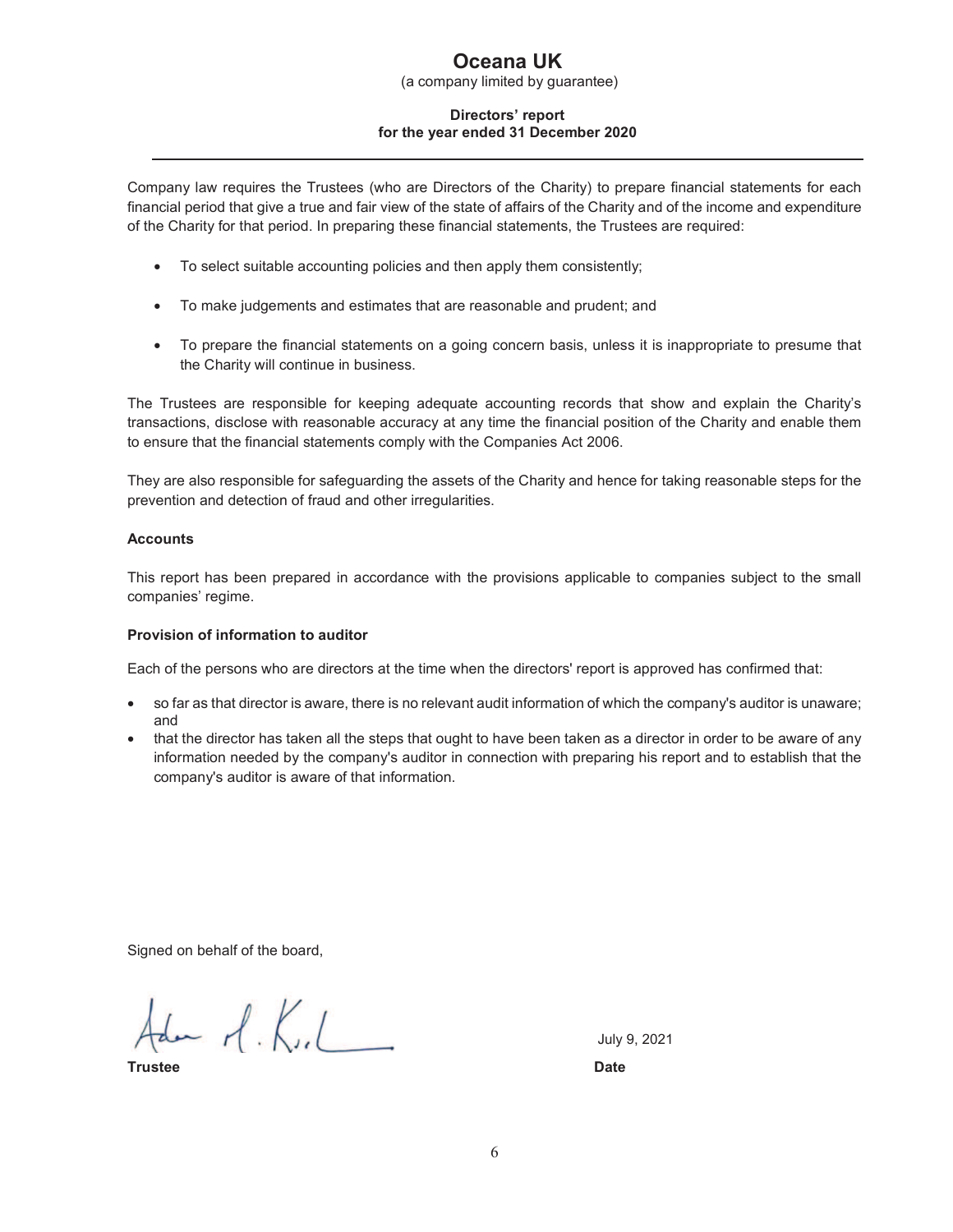(a company limited by guarantee)

#### **Independent Auditor's Report for the year ended 31 December 2020**

#### **Independent Auditor's Report to the Trustees of Oceana UK for the year ended 31 December 2020**

#### **Opinion**

We have audited the financial statements of Oceana UK ('the company') for the year ended 31 December 2020 which comprise the Statement of Financial Activities, the Balance Sheet and notes to the financial statements, including a summary of significant accounting policies. The financial reporting framework that has been applied in their preparation is applicable law and United Kingdom Accounting Standards, including FRS 102 'The Financial Reporting Standard Applicable in the UK and Ireland' (United Kingdom Generally Accepted Accounting Practice).

In our opinion the financial statements:

- give a true and fair view of the state of the charitable company's affairs as at 31 December 2020 and of its incoming resources and application of resources, including its income and expenditure, for the year then ended;
- have been properly prepared in accordance with United Kingdom Generally Accepted Accounting Practice; and
- have been prepared in accordance with the requirements of the Companies Act 2006.

#### **Basis for opinion**

We conducted our audit in accordance with International Standards on Auditing (UK) (ISAs(UK)) and applicable law. Our responsibilities under those standards are further described in the Auditor's Responsibilities for the audit of financial statements section of our report. We are independent of the charitable company in accordance with the ethical requirements that are relevant to our audit of the financial statements in the UK, including the FRC's Ethical Standard, and we have fulfilled our other ethical responsibilities in accordance with these requirements. We believe that the audit evidence we have obtained is sufficient and appropriate to provide a basis for our opinion.

#### **Conclusions relating to going concern**

In auditing the financial statements, we have concluded that the trustees' use of the going concern basis of accounting in the preparation of the financial statements is appropriate.

Subsequent to the approval of the financial statements by the trustees, the charity received a letter from Oceana Inc., its ultimate parent undertaking, confirming that it will continue to provide financial support to the charity to enable it to settle its liabilities as they fall due for at least 12 months from the date of this audit report. Based on this and the work we have performed, we have not identified any material uncertainties relating to events or conditions that, individually or collectively, may cast significant doubt on the charitable company's ability to continue as a going concern for a period of at least twelve months from when the financial statements are authorised for issue.

Our responsibilities and the responsibilities of the trustees with respect to going concern are described in the relevant sections of this report.

#### **Other information**

The other information comprises the information included in the annual report, other than the financial statements and our auditor's report thereon. The trustees are responsible for the other information. Our opinion on the financial statements does not cover the other information and, except to the extent otherwise explicitly stated in our report, we do not express any form of assurance conclusion thereon.

In connection with our audit of the financial statements, our responsibility is to read the other information and, in doing so, consider whether the other information is materially inconsistent with the financial statements or our knowledge obtained in the audit or otherwise appears to be materially misstated. If we identify such material inconsistencies or apparent material misstatements, we are required to determine whether there is a material misstatement in the financial statements or a material misstatement of the other information. If, based on the work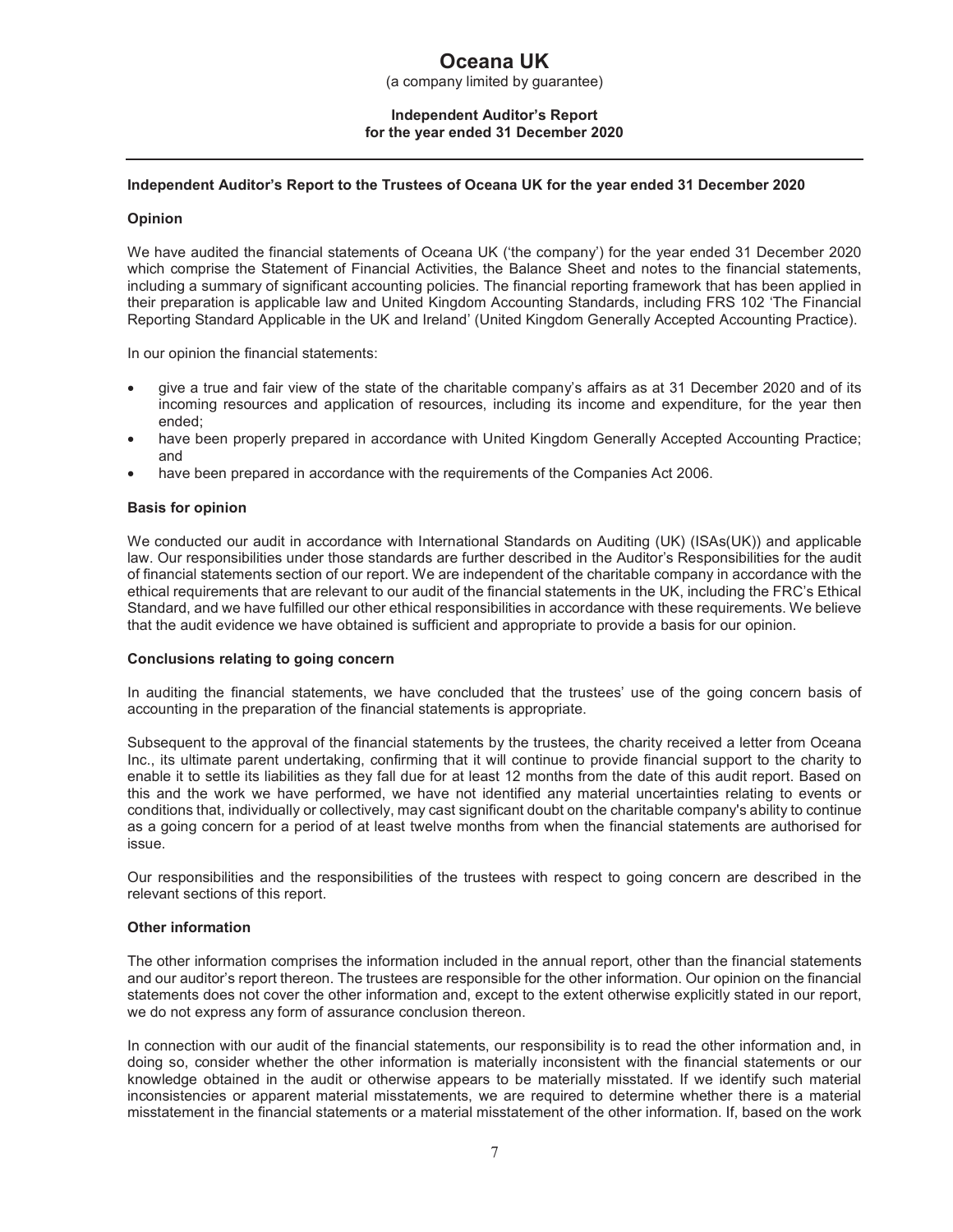(a company limited by guarantee)

#### **Independent Auditor's Report for the year ended 31 December 2020** *(continued)*

we have performed, we conclude that there is a material misstatement of this other information, we are required to report that fact.

We have nothing to report in this regard.

#### **Opinions on other matters prescribed by the Companies Act 2006**

In our opinion, based on the work undertaken in the course of the audit:

- the information given in the trustees' annual report for the financial year for which the financial statements are prepared is consistent with the financial statements; and
- the trustees' annual report has been prepared in accordance with applicable legal requirements.

#### **Matters on which we are required to report by exception**

In the light of the knowledge and understanding of the company and its environment obtained in the course of the audit, we have not identified material misstatements in the trustees' annual report.

We have nothing to report in respect of the following matters where the Companies Act 2006 requires us to report to you if, in our opinion:

- adequate accounting records have not been kept, or returns adequate for our audit have not been received from branches not visited by us; or
- the financial statements are not in agreement with the accounting records and returns; or
- certain disclosures of trustees' remuneration specified by law are not made; or
- we have not received all the information and explanations we require for our audit; or
- the trustees were not entitled to prepare the financial statements in accordance with the small companies regime and take advantage of the small companies exemption in preparing the Trustees' Annual Report and from preparing a Strategic Report.

#### **Responsibilities of trustees**

As explained more fully in the trustees' responsibilities statement set out on page 5, the trustees (who are also the directors of the charitable company for the purposes of company law) are responsible for the preparation of the financial statements and for being satisfied that they give a true and fair view, and for such internal control as the trustees determine is necessary to enable the preparation of financial statements that are free from material misstatement, whether due to fraud or error.

In preparing the financial statements, the trustees are responsible for assessing the charitable company's ability to continue as a going concern, disclosing, as applicable, matters related to going concern and using the going concern basis of accounting unless the trustees either intend to liquidate the charitable company or to cease operations, or have no realistic alternative but to do so.

#### **Auditor's responsibilities for the audit of the financial statements**

Our objectives are to obtain reasonable assurance about whether the financial statements as a whole are free from material misstatement, whether due to fraud or error, and to issue an auditor's report that includes our opinion. Reasonable assurance is a high level of assurance, but is not a guarantee that an audit conducted in accordance with ISAs (UK) will always detect a material misstatement when it exists. Misstatements can arise from fraud or error and are considered material if, individually or in aggregate, they could reasonably be expected to influence the economic decisions of users taken on the basis of these financial statements.

Irregularities, including fraud, are instances of non-compliance with laws and regulations. We design procedures in line with our responsibilities, outlined above, to detect material misstatements in respect of irregularities, including fraud. The extent to which our procedures are capable of detecting irregularities, including fraud is detailed below.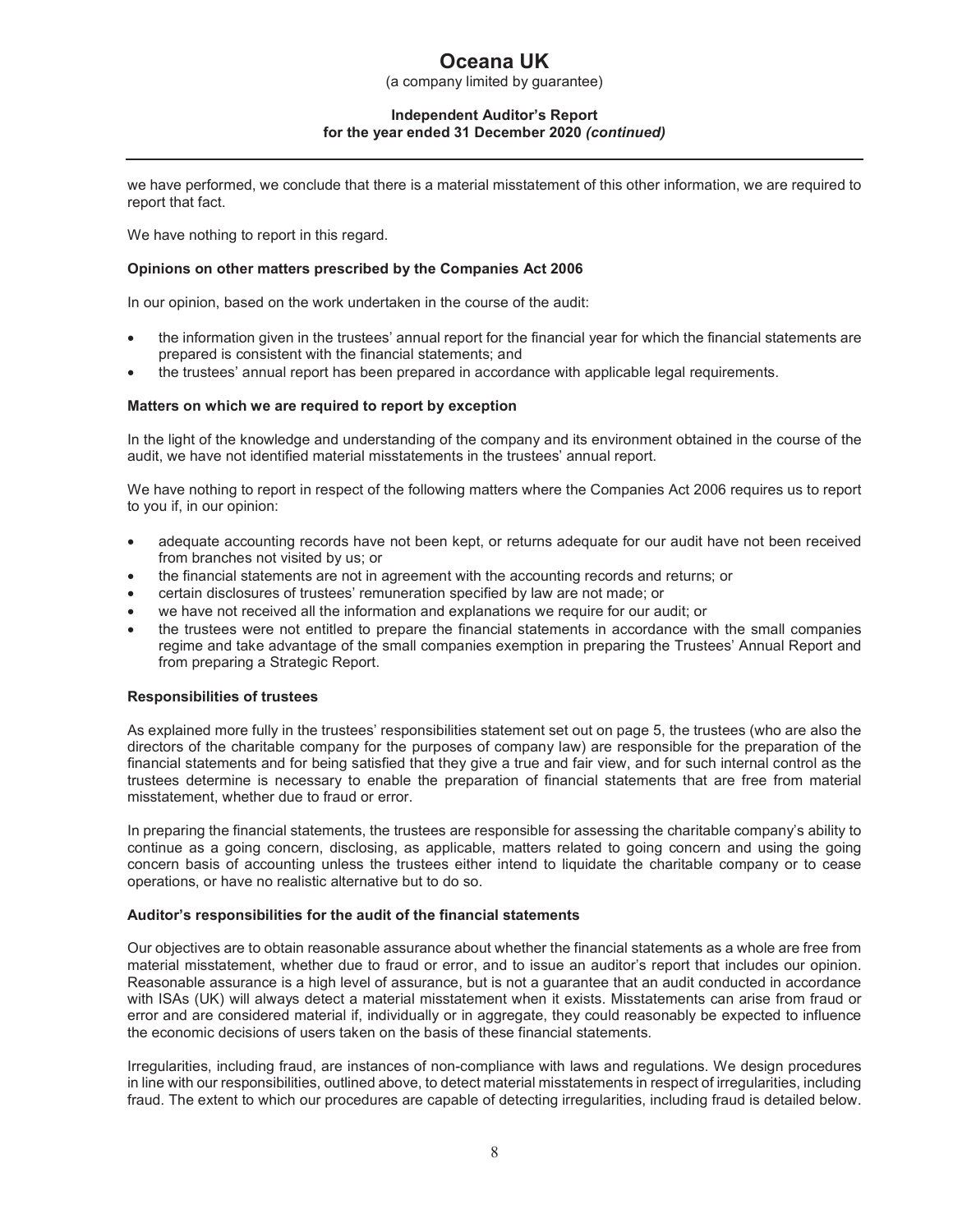*(a company limited by guarantee)* 

#### **Independent Auditor's Report for the year ended 31 December 2020** *(continued)*

#### **Explanation as to what extent the audit was considered capable of detecting irregularities, including fraud**

The objectives of our audit in respect of fraud, are; to identify and assess the risks of material misstatement of the financial statements due to fraud; to obtain sufficient appropriate audit evidence regarding the assessed risks of material misstatement due to fraud, through designing and implementing appropriate responses to those assessed risks; and to respond appropriately to instances of fraud or suspected fraud identified during the audit. However, the primary responsibility for the prevention and detection of fraud rests with both management and those charged with governance of the charitable company.

Our approach was as follows:

- We obtained an understanding of the legal and regulatory requirements applicable to the charitable company and considered that the most significant are [the Companies Act 2006, the Charities Act 2011, the Charity SORP, and UK financial reporting standards as issued by the Financial Reporting Council.
- We obtained an understanding of how the charitable company complies with these requirements by discussions with management.
- We assessed the risk of material misstatement of the financial statements, including the risk of material misstatement due to fraud and how it might occur, by holding discussions with management.
- We inquired of management and those charged with governance as to any known instances of noncompliance or suspected non-compliance with laws and regulations.
- Based on this understanding, we designed specific appropriate audit procedures to identify instances of non-compliance with laws and regulations. This included making enquiries of management and obtaining additional corroborative evidence as required.

As part of an audit in accordance with ISAs (UK) we exercise professional judgement and maintain professional scepticism throughout the audit. We also:

- Identify and assess the risks of material misstatement of the financial statements, whether due to fraud or error, design and perform audit procedures responsive to those risks, and obtain audit evidence that is sufficient and appropriate to provide a basis for our opinion. The risk of not detecting a material misstatement resulting from fraud is higher than for one resulting from error, as fraud may involve collusion, forgery, intentional omissions, misrepresentations, or the override of internal control.
- Obtain an understanding of internal control relevant to the audit in order to design audit procedures that are appropriate in the circumstances, but not for the purposes of expressing an opinion on the effectiveness of the charitable company's internal control.
- Evaluate the appropriateness of accounting policies used and the reasonableness of accounting estimates and related disclosures made by the trustees.
- Conclude on the appropriateness of the trustees' use of the going concern basis of accounting and, based on the audit evidence obtained, whether a material uncertainty exists related to events or conditions that may cast significant doubt on the charitable company's ability to continue as a going concern. If we conclude that a material uncertainty exists, we are required to draw attention in our auditor's report to the related disclosures in the financial statements or, if such disclosures are inadequate, to modify our opinion. Our conclusions are based on the audit evidence obtained up to the date of our auditor's report. However, future events or conditions may cause the charitable company to cease to continue as a going concern.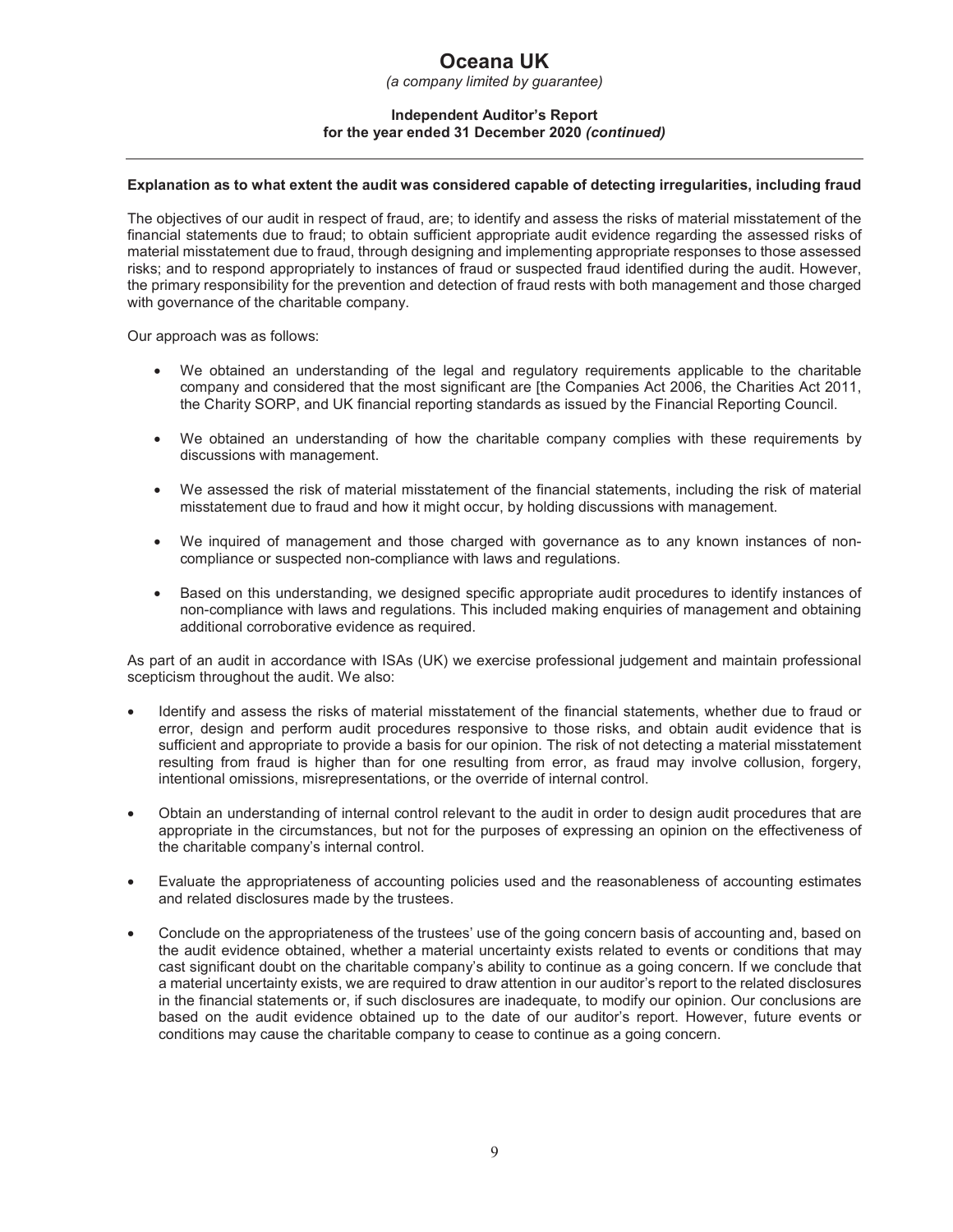*(a company limited by guarantee)* 

#### **Independent Auditor's Report for the year ended 31 December 2020** *(continued)*

• Evaluate the overall presentation, structure and content of the financial statements, including the disclosures, and whether the financial statements represent the underlying transactions and events in a manner that achieves fair presentation.

We communicate with those charged with governance regarding, among other matters, the planned scope and timing of the audit and significant audit findings, including any significant deficiencies in internal control that we identify during our audit.

#### **Use of our report**

This report is made solely to the charitable company's members, as a body, in accordance with Chapter 3 of Part 16 of the Companies Act 2006. Our audit work has been undertaken so that we might state to the company's members those matters we are required to state to them in an auditor's report and for no other purpose. To the fullest extent permitted by law, we do not accept or assume responsibility to any party other than the charitable company and charitable company's members as a body, for our audit work, for this report, or for the opinions we have formed.

Mare Kingston Suth LLP

Andrew Stickland (Senior Statutory Auditor) for and on behalf of Moore Kingston Smith LLP, Statutory Auditor **Devonshire House** 

Date: 6 September 2021 **Date: 6 September 2021** 

60 Goswell Road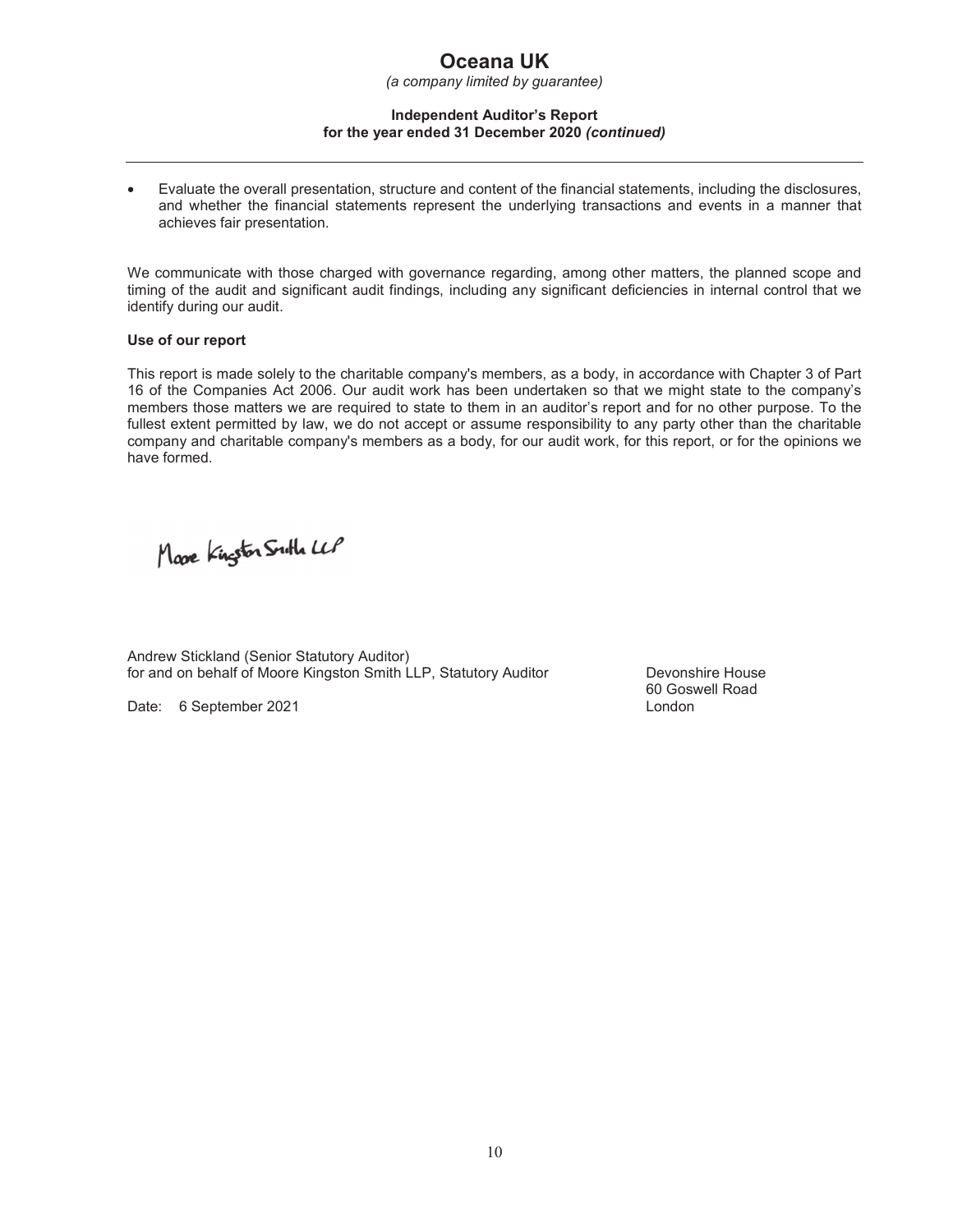(a company limited by guarantee)

#### **Statement of Financial Activities for the year ended 31 December 2020**

|                                                                                 | <b>Note</b>    | <b>Unrestricted</b><br>funds<br>£ | <b>Total</b><br>2020<br>£ | Total<br>2019<br>£<br><b>Restated</b> |
|---------------------------------------------------------------------------------|----------------|-----------------------------------|---------------------------|---------------------------------------|
| Income from                                                                     |                |                                   |                           |                                       |
| <b>Donations and legacies</b>                                                   | $\overline{2}$ | 136,878                           | 136,878                   | 477,517                               |
| <b>Total income</b>                                                             |                | 136,878                           | 136,878                   | 477,517                               |
| <b>Expenditure on</b>                                                           |                |                                   |                           |                                       |
| <b>Charitable activities</b><br><b>Cost of generating funds</b>                 | 4<br>5         | 467,546<br>51,138                 | 467,546<br>51,138         | 444,475<br>50,000                     |
| <b>Total expenditure</b>                                                        |                | 518,684                           | 518,684                   | 494,475                               |
| Net expenditure                                                                 |                | (381, 806)                        | (381, 806)                | (16, 958)                             |
| Net movement in funds                                                           |                | (381, 806)                        | (381, 806)                | (16, 958)                             |
| <b>Reconciliation of funds</b><br>Total funds brought forward at 1 January 2020 |                | 1,019,210                         | 1,019,210                 | 1,036,168                             |
| <b>Total funds carried forward at 31 December</b><br>2020                       |                | 637,404                           | 637,404                   | 1,019,210                             |

The statement of financial activities includes all gains and losses recognised in the year. All the above results are derived from continuing activities.

All income and expenditure relates to unrestricted funds.

The notes on pages 13 to 19 form part of these financial statements.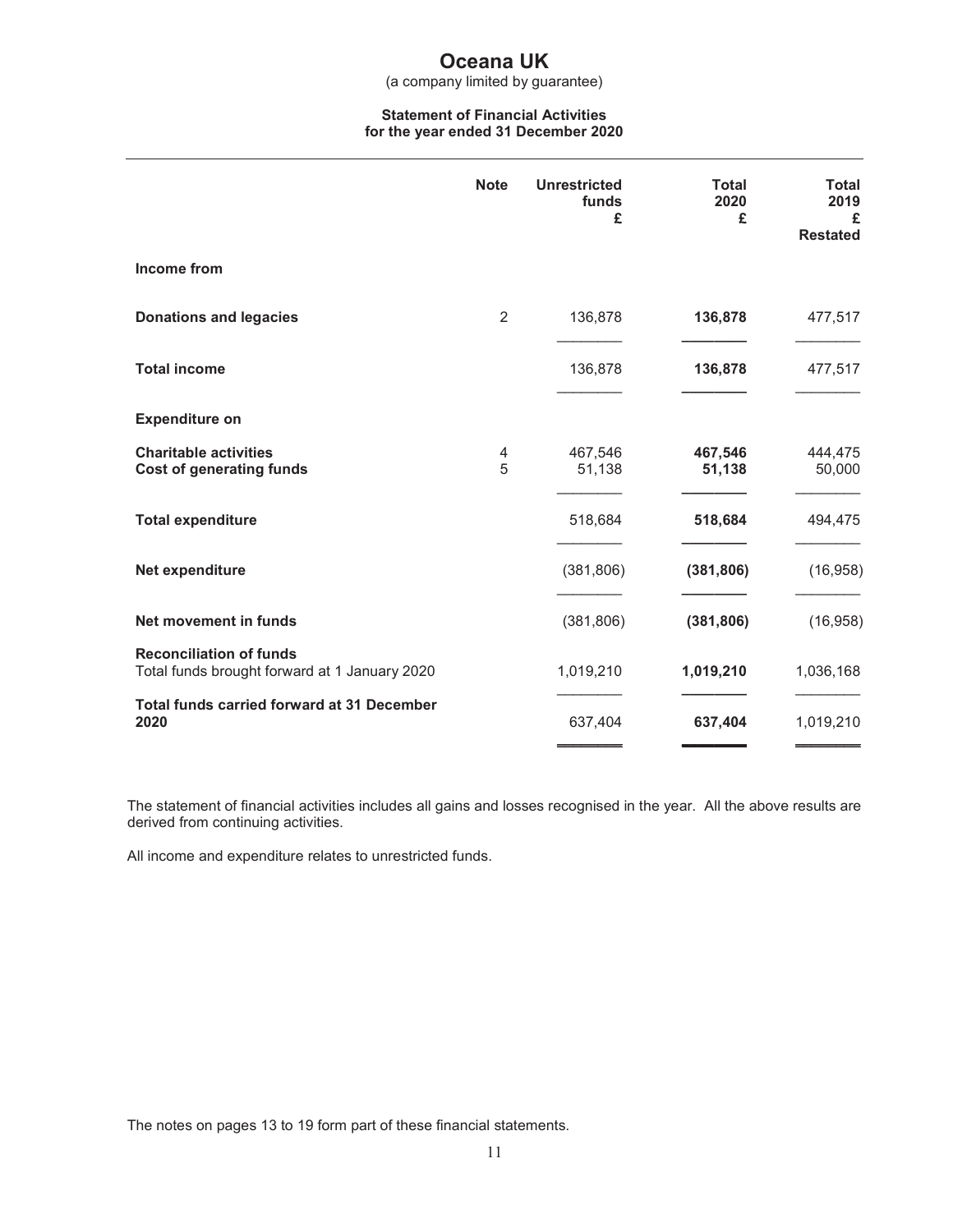(a company limited by guarantee)

#### **Balance Sheet for the year ended 31 December 2020**

| Company number 05952219                                             | <b>Note</b> | 2020<br>£         | 2020<br>£ | 2019<br>£          | 2019<br>£ |
|---------------------------------------------------------------------|-------------|-------------------|-----------|--------------------|-----------|
| <b>Fixed assets</b><br>Tangible assets                              | 8           |                   | 78,290    |                    | 93,353    |
| <b>Current assets</b><br><b>Debtors</b><br>Cash at bank and in hand | 9           | 16,585<br>613,066 |           | 153,514<br>811,451 |           |
|                                                                     |             | 629,651           |           | 964,965            |           |
| <b>Creditors: amounts falling due</b><br>within one year            | 10          | (70, 537)         |           | (39, 108)          |           |
| <b>Net current assets</b>                                           |             |                   | 559,114   |                    | 925,857   |
| <b>Total assets less current</b><br>liabilities                     |             |                   | 637,404   |                    | 1,019,210 |
| <b>Funds</b>                                                        |             |                   |           |                    |           |
| Unrestricted                                                        | 11          |                   | 637,404   |                    | 1,019,210 |
| <b>Total funds</b>                                                  |             |                   | 637,404   |                    | 1,019,210 |

These accounts are prepared in accordance with the provisions applicable to companies subject to the small companies' regime and in accordance with the provisions of FRS 102.

The financial statements were approved and authorised for issue by the board and signed on …  $\text{July}.9, 2021. . . . .$ 

 $Adm$   $d. K. L$ 

The notes on pages 13 to 19 form part of these financial statements.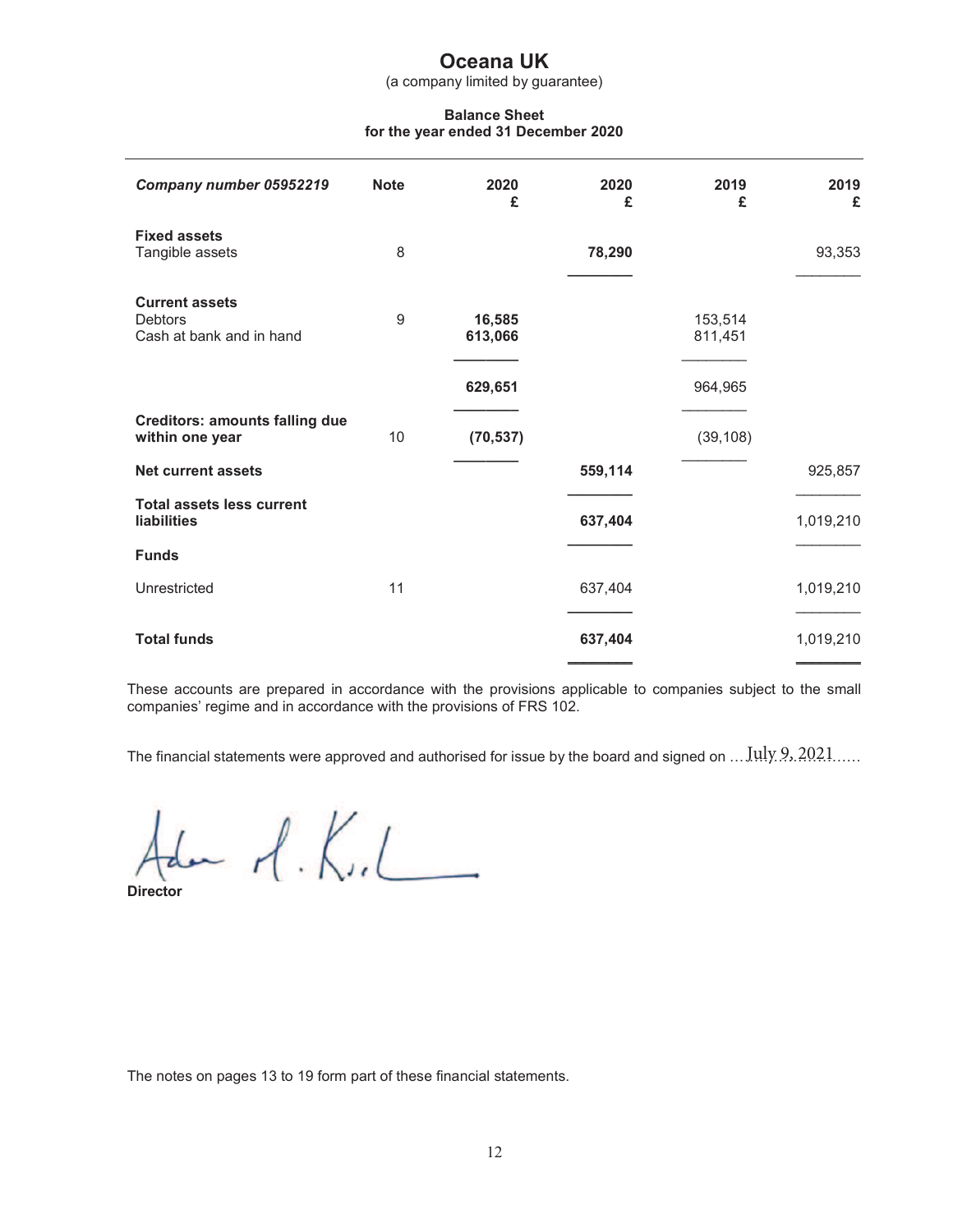(a company limited by guarantee)

#### **Notes to the financial statements for the year ended 31 December 2020**

#### **1 Accounting policies**

Oceana UK is a private limited company incorporated in England and Wales under the Companies Act. It is a company limited by guarantee. The address of the registered office is 10 Queen Street Place, London, EC4R 1BE. The principal accounting policies adopted, judgements and key sources of estimation or uncertainty in the preparation of the financial statements are as follows:

#### *Basis of preparation*

The financial statements have been prepared on a historic cost basis and rounded to the nearest pound.

The financial statements have been prepared in accordance with Accounting and Reporting by Charities: Statement of Recommended Practice applicable to charities preparing their accounts in accordance with the Financial Reporting Standard applicable in the UK and Republic of Ireland (FRS 102) (effective 1 January 2015) - (Charities SORP (FRS 102)), the Financial Reporting Standard applicable in the UK and Republic of Ireland (FRS 102) and the Companies Act 2006. Oceana UK meets the definitions of a public benefit entity under FRS 102.

#### *Financial reporting standard 102 – reduced disclosure exemptions*

The company has taken advantage of the following disclosure exemptions in preparing these financial statements, as permitted by the FRS 102 "The Financial Reporting Standard applicable in the UK and Republic of Ireland":

- the requirements of Section 7 Statement of Cash Flows;
- the requirements of Section 3 Financial Statement Presentation paragraph 3.17(d);
- the requirements of Section 11 Financial Instruments paragraphs 11.39 to 11.48A;
- the requirements of Section 12 Other Financial Instruments paragraphs 12.26 to 12.29;

This information is included in the consolidated financial statements of Oceana Inc. as at 31 December 2020 and these financial statements may be obtained from the registered office at 1350 Connecticut Ave. NW, 5th Floor, Washington, D.C. 20036, United States of America.

#### *Going concern*

The Financial Statements are prepared on the going concern basis which assumes that Oceana UK will continue in operational existence for the foreseeable future. The Board of Trustees have considered the working capital and cash flow requirements for at least 12 months from the date of approval of these financial statements. In making this assessment the trustees have considered the impact of Covid19 on the financial position of the charity. Whilst some of the charity's income comes from donations and gifts it has sufficient funds available to enable it to continue in operation for a significant period without any income at all. As a result the Trustees have continued to adopt the going concern basis in preparing the financial statements

#### *Foreign currency*

Foreign Currency transactions are recorded at the exchange rate at the time of the transaction. Foreign currency balances are translated into sterling at the exchange rate at the balance sheet date. Resulting gains or losses are included in the Statement of Financial Activities.

#### *Income*

#### *Donations*

Cash donations and gifts are included in the Statement of Financial Activities when conditions for their receipt have been met. When donors specify that donations given to the charity must be used in future accounting periods, the income is deferred until those periods.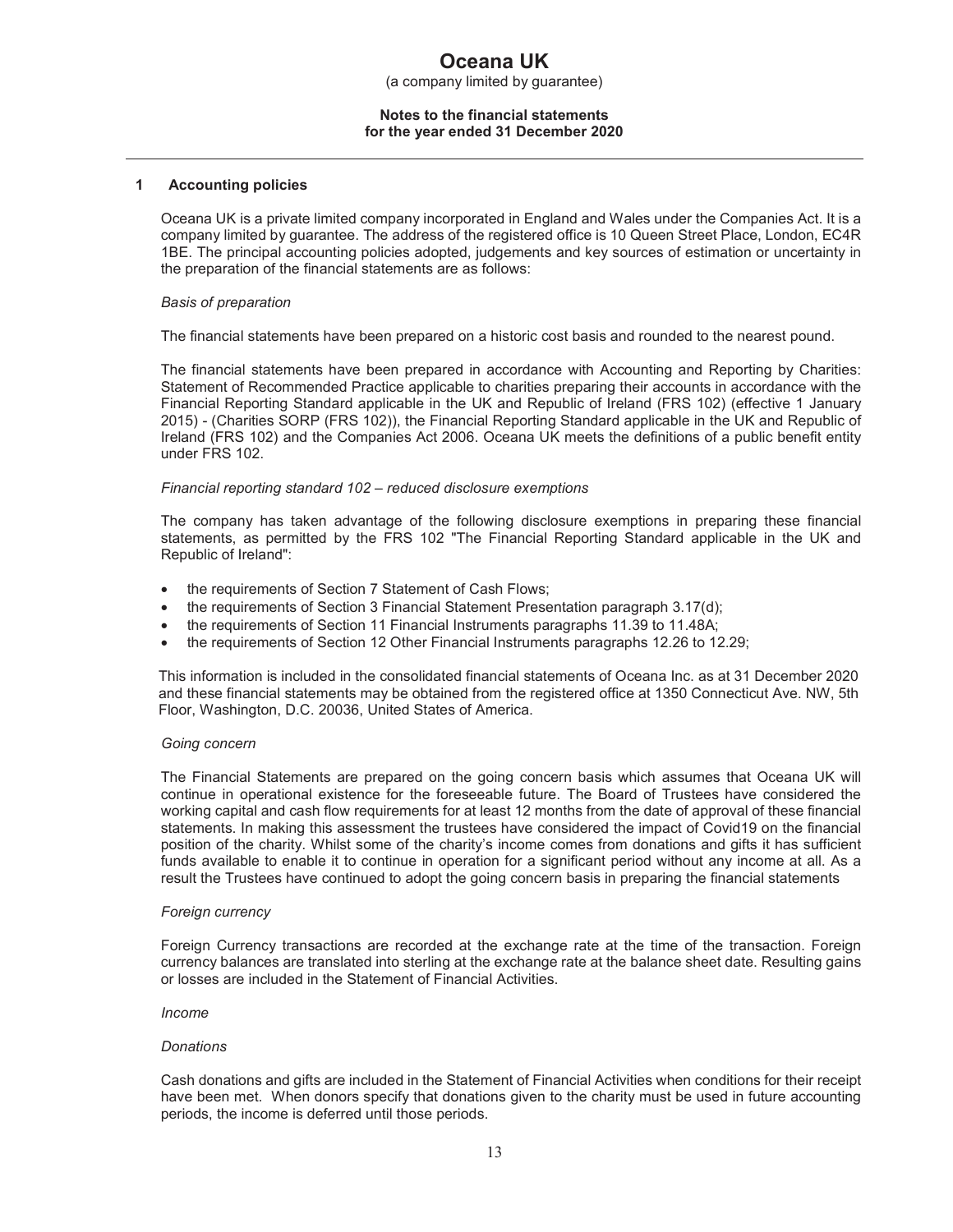(a company limited by guarantee)

#### **Notes to the financial statements for the year ended 31 December 2020** *(continued)*

#### **1 Accounting policies** *(continued)*

Income from fundraising events is included in the financial statements in the period in which the fundraising event takes place.

#### *Expenditure*

Expenditure is recognised on an accruals basis in the period in which they are incurred.

Charitable expenditure comprises those costs incurred by the charity in the delivery of its activities and services for its beneficiaries. It includes both costs that can be allocated directly to such activities and those costs of an indirect nature necessary to support them.

#### *Tangible fixed assets*

Generally, tangible fixed assets are capitalised if they can be used for more than one year and cost at least £2,500. They are valued at cost.

Depreciation of fixed assets is charged at rates estimated to write off their costs over the expected useful lives. The rates used are as follows:

| Plant and Equipment | 10% straight line |
|---------------------|-------------------|
| Computer equipment  | 25% straight line |

#### *Debtors*

Trade and other debtors are recognised at the settlement amount due after any trade discount offered. Prepayments are valued at the amount prepaid net of any trade discounts due.

#### *Cash at bank and in hand*

Cash at bank and cash in hand includes cash and short term highly liquid investments with a short maturity of three months or less from the date of acquisition or opening of the deposit or similar account.

#### *Creditors and provisions*

Creditors and provisions are recognised where the charity has a present obligation resulting from a past event that will probably result in the transfer of funds to a third party and the amount due to settle the obligation can be measured or estimated reliably. Creditors and provisions are normally recognised at their settlement amount after allowing for any trade discounts due.

#### *Financial instruments*

The charity only has financial assets and financial liabilities of a kind that qualify as basic financial instruments. Basic financial instruments are initially recognised at transaction value and subsequently measured at their settlement value.

#### *Fund accounting*

The charity reviews incoming resources to determine whether any funds should be treated as restricted, based on the wishes of the donors.

**Unrestricted** funds can be used in accordance with the charitable objectives at the discretion of the directors. The directors can use part of the unrestricted funds from time to time for specific projects and set up designated funds to reflect this.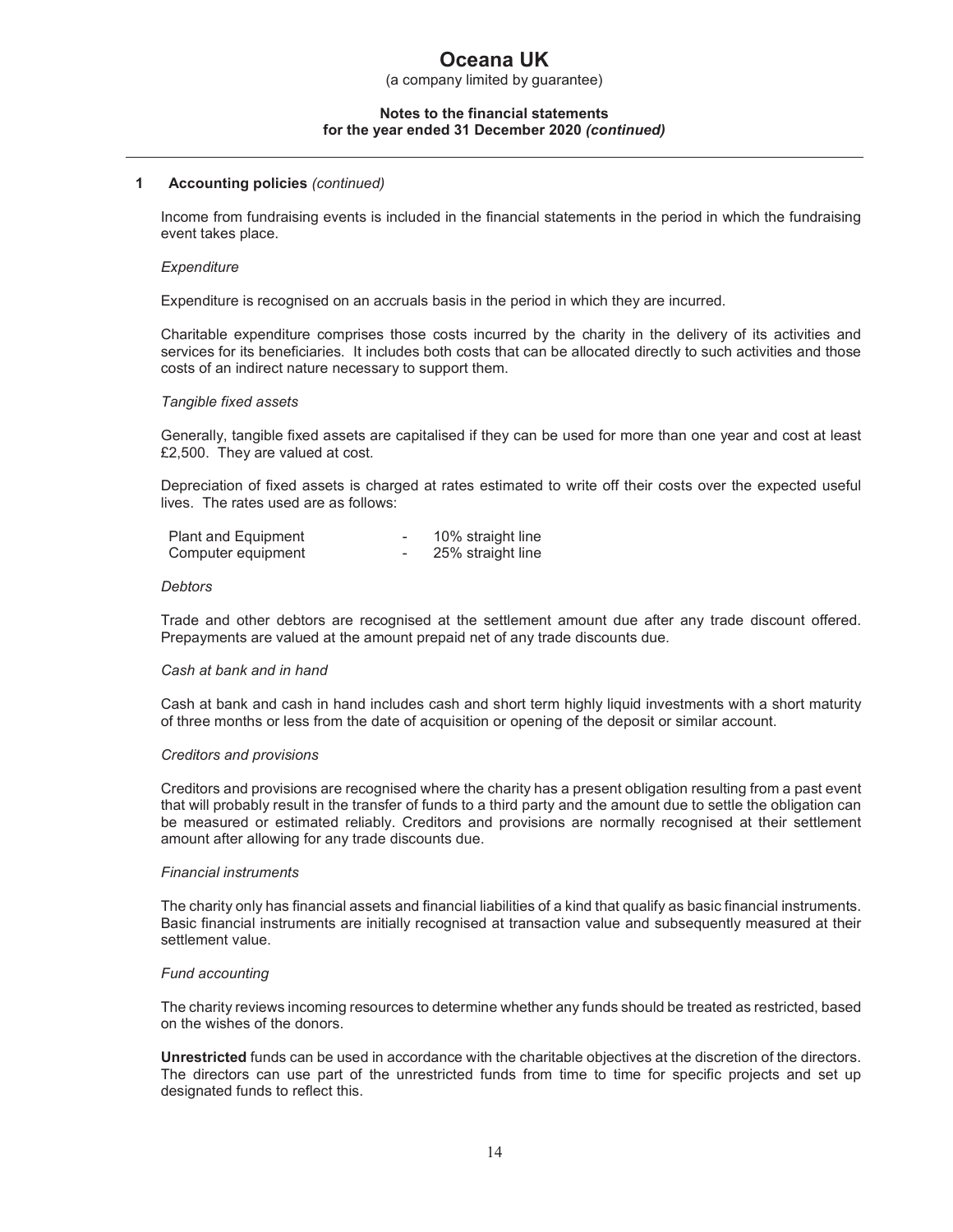(a company limited by guarantee)

#### **Notes to the financial statements for the year ended 31 December 2020**

**Restricted** funds can only be used for the particular restricted purposes within the objectives of the charity. Restrictions are imposed by the donor or when funds are raised for specified restricted purposes.

#### *Operating leases*

The cost of operating leases is charged to the Statement of Financial Activities over the period to which they relate.

#### *Pensions*

Defined contribution pension plan

The company operates a defined contribution plan for its employees. A defined contribution plan is a pension plan under which the company pays fixed contributions into a separate entity. Once the contributions have been paid the company has no further payment obligations.

The contributions are recognised as an expense in the Statement of Financial Activities when they fall due. Amounts not paid are shown in accruals as a liability in the Balance Sheet. The assets of the plan are held separately from the company in independently administered funds.

#### *Accounting judgements and estimation uncertainty*

In preparing financial statements it is necessary to make certain judgements, estimates and assumptions that affect the amounts recognised in the financial statements. The following judgements and estimates are considered by the Trustees to have the most significant effects on amounts recognised in the financial statements:

Useful Economic Lives – The annual depreciation charge for plant and equipment and computer equipment is sensitive to change in the estimated useful economic lives and residual value of assets. These are reassessed annually and amended where necessary to reflect current circumstances.

#### **2 Income from donations and legacies**

|                                                   | <b>Unrestricted</b><br>funds<br>£ | <b>Restricted</b><br>funds<br>£ | 2020<br>£    | 2019<br>£          |
|---------------------------------------------------|-----------------------------------|---------------------------------|--------------|--------------------|
| Donations and gifts<br>Intercompany contributions | 136,878<br>۰                      | ٠<br>۰                          | 136,878<br>۰ | 297,214<br>180,303 |
|                                                   | 136,878                           | $\overline{\phantom{a}}$        | 136,878      | 477,517            |

#### **3 Expenditure**

|         | 2019    |
|---------|---------|
|         | £       |
|         |         |
| 122,535 | 244.284 |
| 7.320   | 6.840   |
|         | 2.522   |
| 15,063  | 15.063  |
|         | 2020    |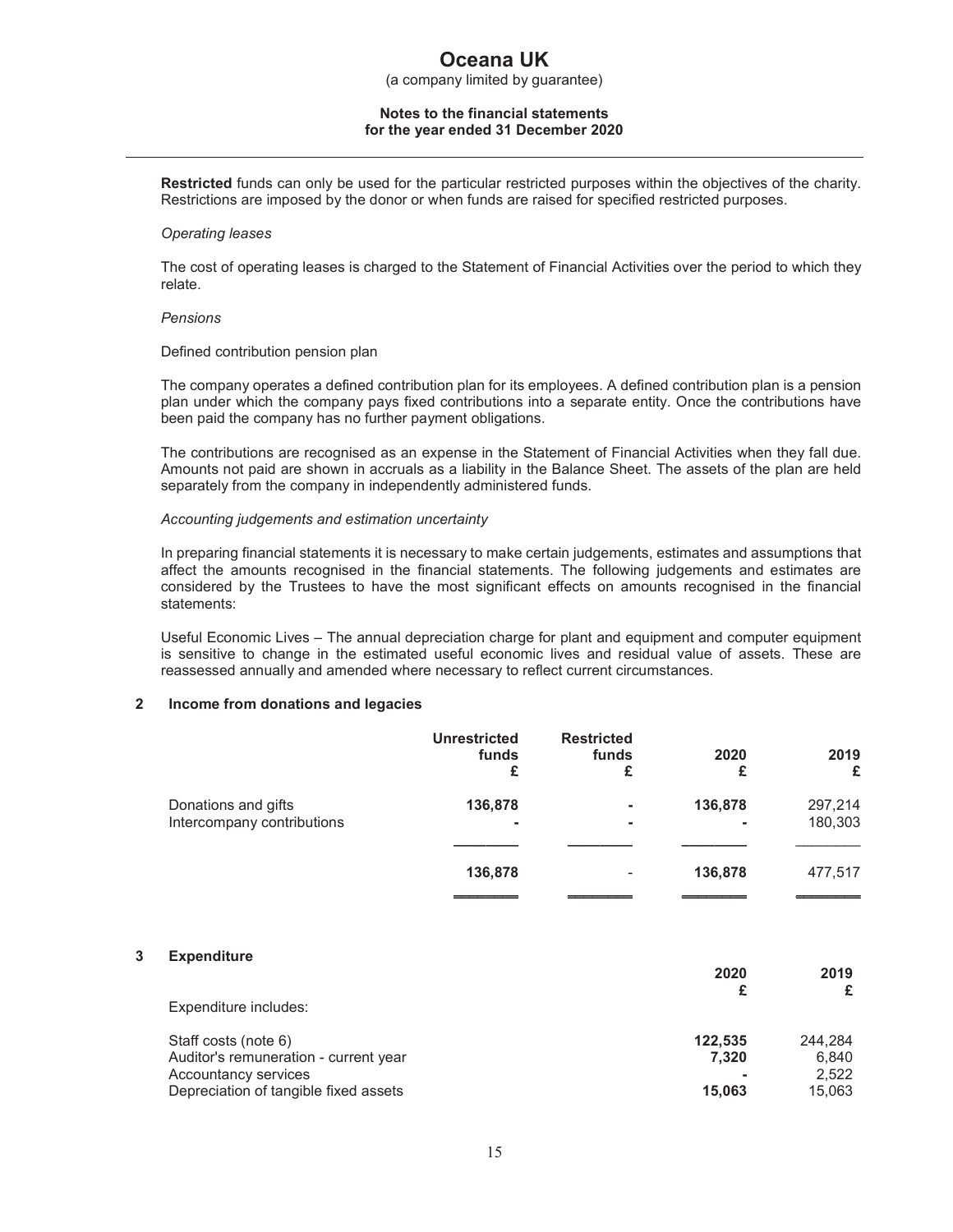(a company limited by guarantee)

#### **Notes to the financial statements for the year ended 31 December 2020**

| 4  | <b>Charitable activities</b> | <b>Direct</b><br>costs<br>£ | Support<br>costs<br>£        | Governance<br>costs<br>£ | <b>Total</b><br>2020<br>£ | <b>Total</b><br>2019<br>£<br><b>Restated</b> |
|----|------------------------------|-----------------------------|------------------------------|--------------------------|---------------------------|----------------------------------------------|
|    | Charitable activities        | 403,467                     | 56.759                       | 7,320                    | 467,546                   | 444,475                                      |
| 5. | Cost of generating funds     | <b>Direct</b><br>costs<br>£ | <b>Support</b><br>costs<br>£ | Governance<br>costs<br>£ | <b>Total</b><br>2020<br>£ | <b>Total</b><br>2019<br>£<br><b>Restated</b> |
|    | Cost of generating funds     | 51,138                      | -                            |                          | 51,138                    | 50,000                                       |

The prior year expenditure has been restated in the year to better reflect the expenditure classification as Cost of generating funds.

• 'Direct costs' include all costs incurred in delivery of the relevant activity.

• 'Support and governance costs' comprise premises expenses and costs, postage, printing and stationery, depreciation, travel, bank charges, telephone, sundry expenses, wages relating to governance, auditor's remuneration and accounting services and bad debts.

#### **6 Employees**

|                              | 2020<br>£      | 2019<br>£<br><b>Restated</b> |
|------------------------------|----------------|------------------------------|
| Staff costs                  |                |                              |
| Wages and salaries           | 107,488        | 214,526                      |
| Social security costs        | 12,420         | 26,594                       |
| Pension                      | 2,627          | 3,164                        |
|                              | 122,535        | 244,284                      |
| Average number of employees  | <b>Number</b>  | <b>Number</b>                |
| <b>Charitable Activities</b> | 1              | 2                            |
| Cost of generating funds     | 1              |                              |
|                              | $\overline{2}$ | 3                            |
|                              |                |                              |

During the year there were no employees who received employee benefits of more than £60,000 (one employee in 2019: £110,000 - £120,000).

The charity considers its key management personnel to be the trustees and the appointed managers, none of these have received any remuneration nor benefits during the year 2020 (2019: £ nil).

#### **Directors**

None of the directors received any remuneration (2019: £ nil). No director expenses have been incurred by the Charity in the year (2019: £ nil).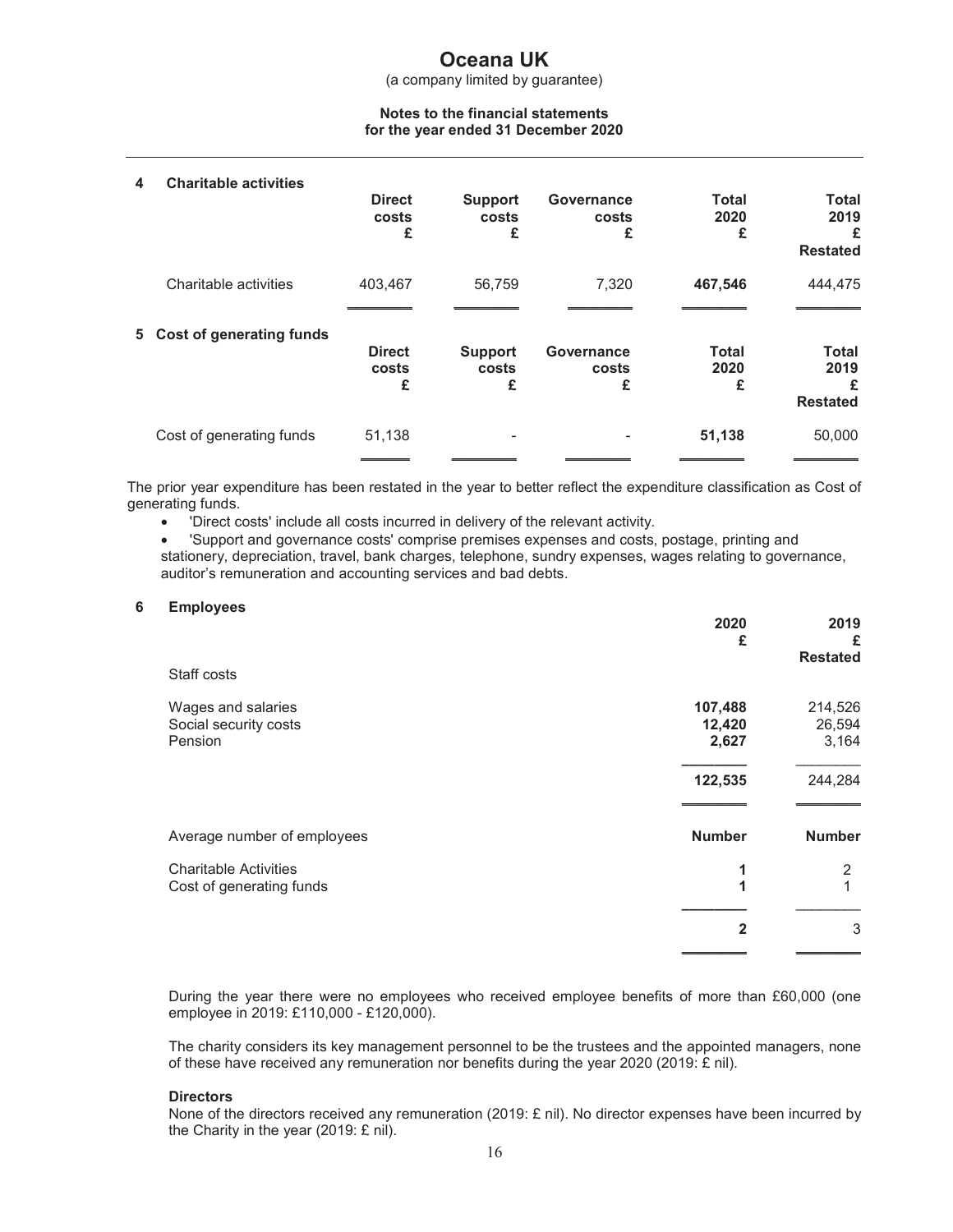#### **Notes to the financial statements for the year ended 31 December 2020**

#### **7 Taxation**

Oceana UK is a registered charity and has no liability to taxation on its income for the year.

#### **8 Tangible assets**

|                                           | <b>Plant and</b><br>equipment<br>£ | Computer<br><b>Equipment</b><br>£ | <b>Total</b><br>£ |
|-------------------------------------------|------------------------------------|-----------------------------------|-------------------|
| Cost                                      |                                    |                                   |                   |
| As at 1 January 2020 and 31 December 2020 | 136,887                            | 3,053                             | 139,940           |
| Depreciation                              |                                    |                                   |                   |
| At 1 January 2020                         | 45,506                             | 1,081                             | 46,587            |
| Charge for the year                       | 14,300                             | 763                               | 15,063            |
| At 31 December 2020                       | 59,806                             | 1,844                             | 61,650            |
| Net book value                            |                                    |                                   |                   |
| At 31 December 2020                       | 77,081                             | 1,209                             | 78,290            |
| At 31 December 2019                       | 91,381                             | 1,972                             | 93,353            |

#### **9 Debtors**

|                                 | 2020   | 2019    |
|---------------------------------|--------|---------|
|                                 | £      | £       |
| Prepayments and accrued income  | ۰      | 1,652   |
| Amounts owed by related parties | ۰      | 144,875 |
| Other debtors                   | 16,585 | 6,987   |
|                                 |        |         |
|                                 | 16,585 | 153,514 |

Included within other debtors in both years is an amount of £6,585 relating to a rental deposit. In 2019, this was due in more than one year's time but is a current debtor in 2020.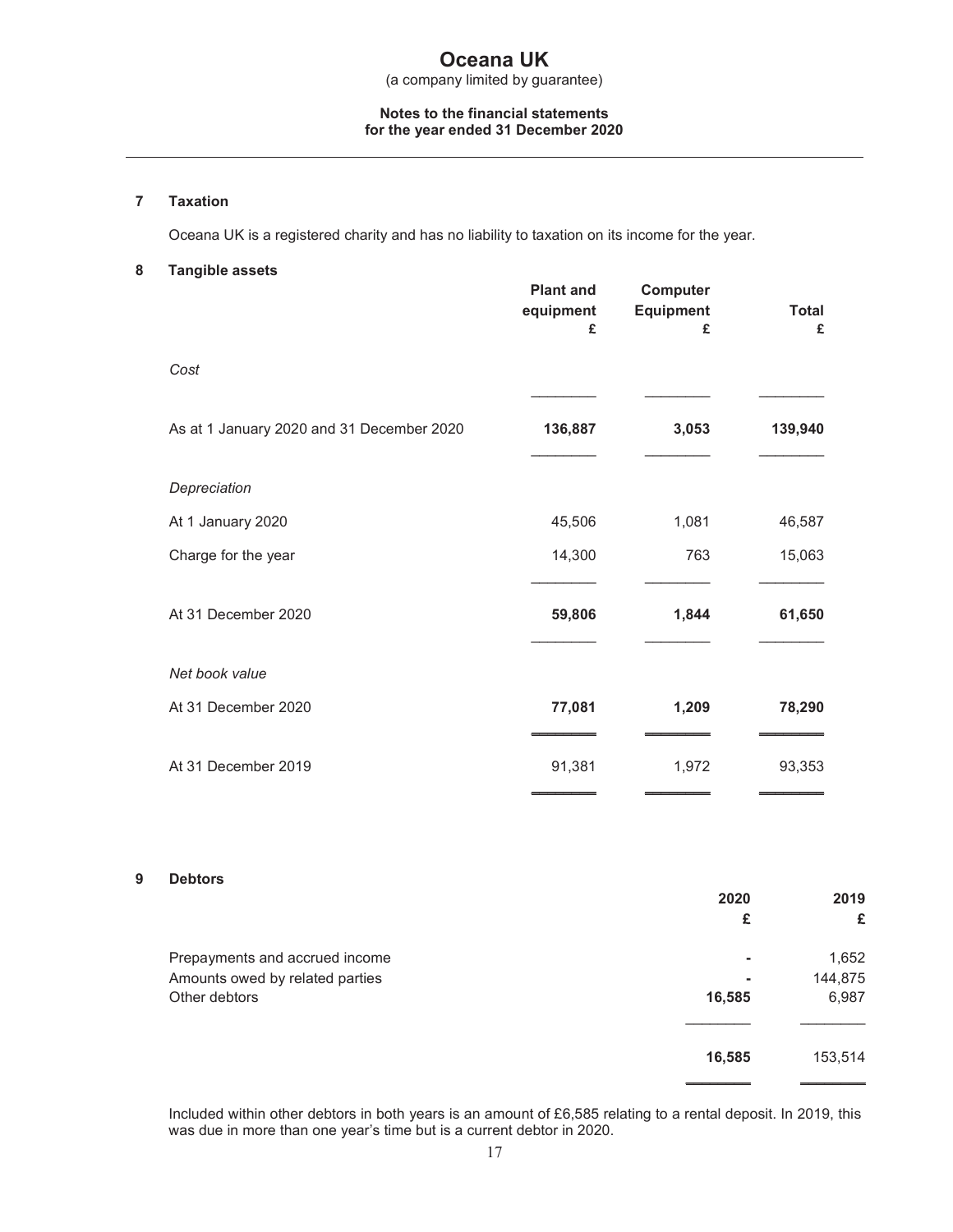(a company limited by guarantee)

#### **Notes to the financial statements for the year ended 31 December 2020**

#### **10 Creditors: amounts falling due within one year**

| $\cdot$ | ordanora, ambanto raimig duo within one your | 2020<br>£ | 2019<br>£ |
|---------|----------------------------------------------|-----------|-----------|
|         | Trade creditors                              | 8,488     | 385       |
|         | Other creditors                              | 510       | 1,913     |
|         | Amounts owed to related parties              | 50,801    | 25,308    |
|         | Other taxation and social security           | 3,359     | 2,417     |
|         | Accruals                                     | 7,379     | 9,085     |
|         |                                              | 70,537    | 39,108    |
|         |                                              |           |           |

Included in Other creditors above is £510 relating to pensions (2019: £378).

#### **11 Analysis of charitable funds**

|               | At<br>1 January<br>2020<br>£ | Income  | <b>Expenditure</b> | <b>Transfers</b>         | At<br>31 December<br>2020<br>£ |
|---------------|------------------------------|---------|--------------------|--------------------------|--------------------------------|
| General funds | 1,019,210                    | 136,878 | (518, 684)         | $\overline{\phantom{a}}$ | 637,404                        |
|               |                              |         |                    |                          |                                |

#### **12 Analysis of net assets between funds**

|               | Tangible<br>fixed<br>assets<br>£ | <b>Current</b><br>assets<br>£ | <b>Current</b><br><b>liabilities</b><br>£ | <b>Current</b><br><b>Total</b><br>£ |
|---------------|----------------------------------|-------------------------------|-------------------------------------------|-------------------------------------|
| General funds | 78,290                           | 629,651                       | (70, 537)                                 | 637,404                             |

#### **13 Liability to the members**

Every member of the company undertakes to contribute an amount not exceeding £1 to the assets of the charitable company in the event of the company being wound up while they are a member, or within one year after they cease to be a member. This contribution is for the payment of the debts and liabilities of the charitable company contracted before they cease to be a member and for the costs of winding up.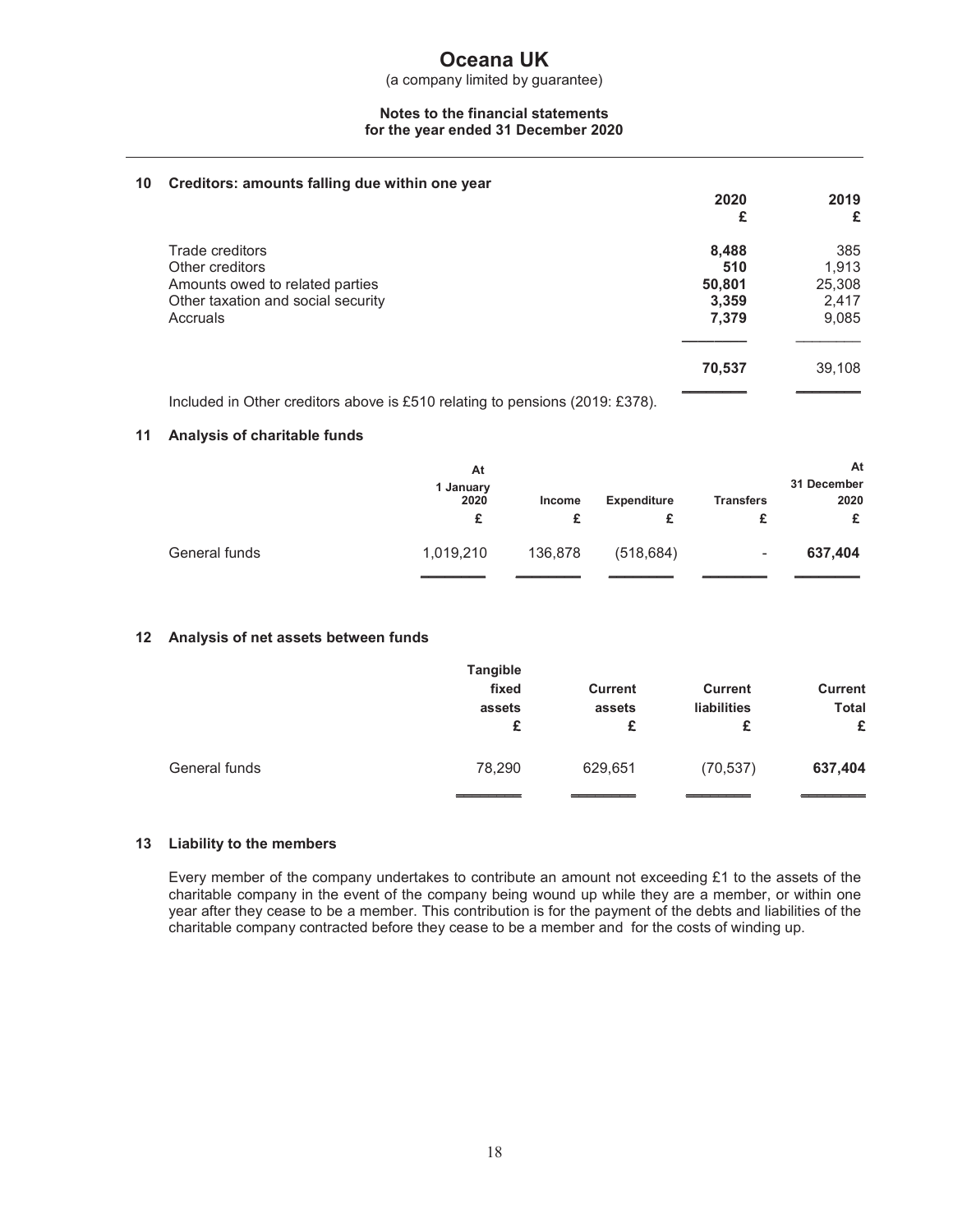(a company limited by guarantee)

#### **Notes to the financial statements for the year ended 31 December 2020**

#### **14 Analysis of cash and cash equivalents**

|              | 2020<br>£ | 2019<br>£ |
|--------------|-----------|-----------|
| Cash at bank | 613,066   | 811,451   |

#### **15 Related party transactions**

As at the year-end Oceana UK owed a balance of £50,455 (2019: £25,308) to Fundacion Oceana. This balance is comprised of £49,356 charged to Oceana UK for the agreement signed between both parties for expenses incurred by Fundacion Oceana on behalf of Oceana UK and invoices paid by Fundacion Oceana on behalf of Oceana UK for a value of £1,099. Oceana UK also owed a balance of £313 to Oceana Inc. for invoices paid on behalf of Oceana UK, net of expenses corresponding to Oceana Inc. paid by Oceana UK. These amounts are included within note 10.

As at the year-end Oceana Inc. owed a balance of £nil (2019: £144,875) to Oceana UK. This balance is due to expenses corresponding to Oceana Inc. paid by Oceana UK. This amount is included within note 9.

#### **16 Ultimate controlling party**

The Charity is a wholly owned subsidiary of Oceana, Inc. which is the ultimate parent company incorporated in the District of Columbia. The registered office of Oceana, Inc. is 1025 Connecticut Ave. NW, Suite 200, Washington, D.C. 20036, United States of America.

The principal purpose and activities of the parent company is the protection of the world's oceans to sustain the circle of life.

#### **17 Operating leases**

The cost of operating leases is charged to the Statement of Financial Activities over the period to which they relate. The total amount payable over the lease term is shown below:

|                 | 2020<br>c<br>- | 2019<br>£ |
|-----------------|----------------|-----------|
| Within one year | 2,880          | 21,072    |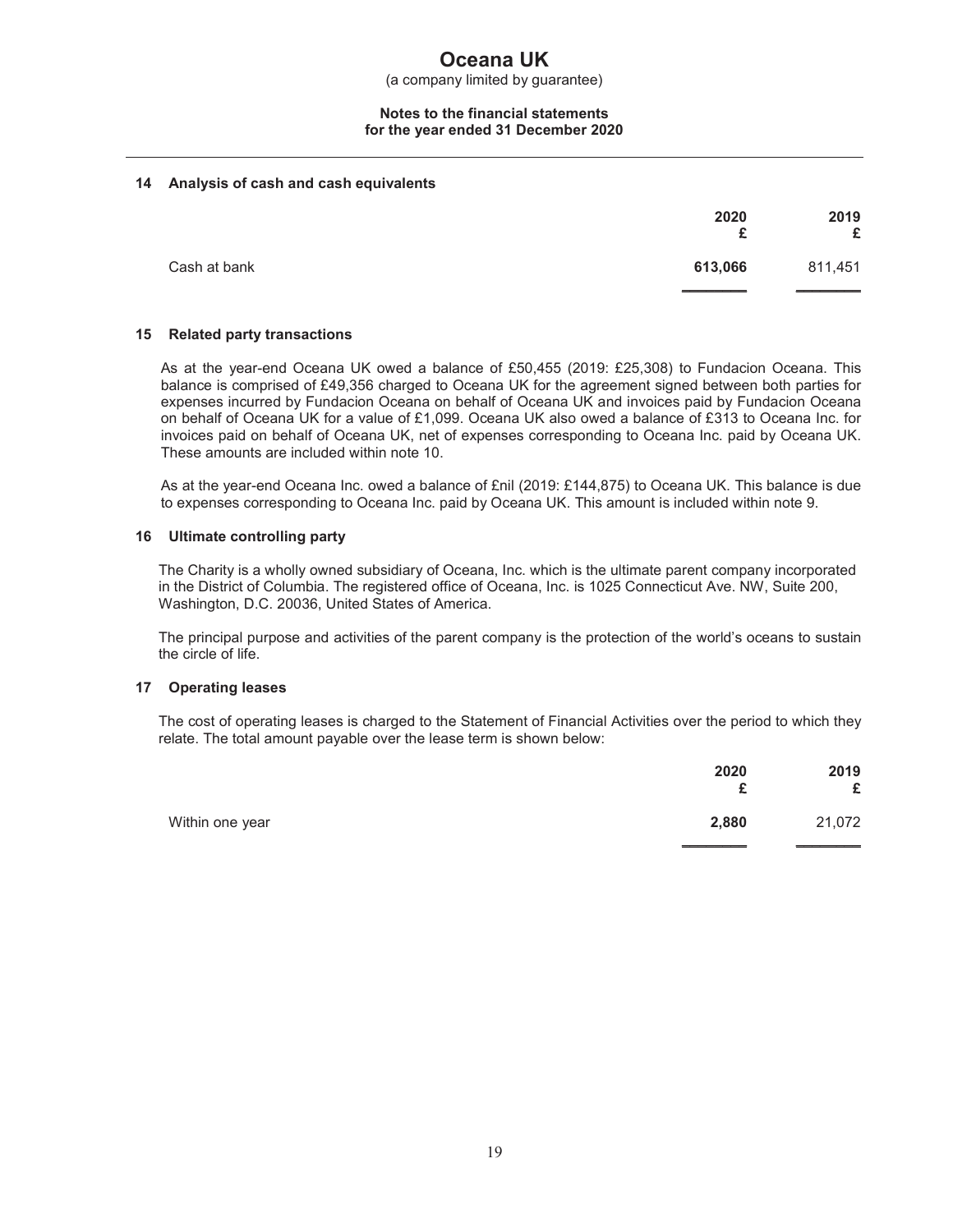(a company limited by guarantee)

**for the year ended 31 December 2020**

The pages which follow do not

form part of the statutory

financial statements of the company